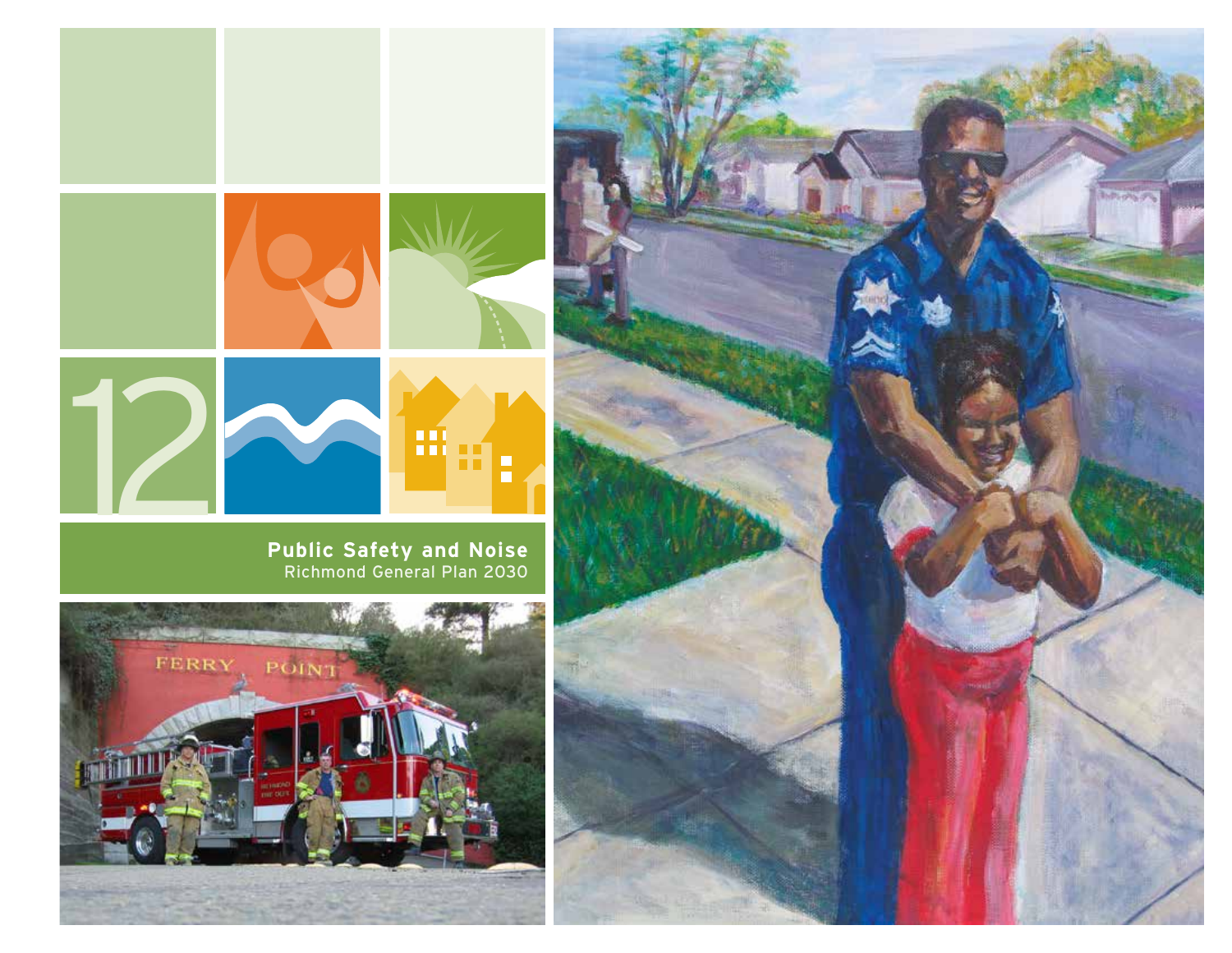# Community Vision

Richmond, California in 2030

Richmond is a safe place to live and work. The City maintains efficient and well-equipped police and fire departments that encourage community partnerships to improve neighborhood conditions. Crime rates are down because local job and entrepreneurial opportunities have increased, schools have improved and attractive housing is readily available. Additionally, anti-violence campaigns, community education programs and improved services for ex-offenders are effectively addressing the underlying causes of conflict.

The City is prepared to respond to disasters and emergencies and has taken steps to provide assistance and shelter, limit risks and minimize losses. Health and safety hazards are carefully considered in all land use decisions. Richmond works with Federal and State authorities to regulate the safe production, transportation, treatment and disposal of substances that may pose contamination risks. Throughout the City, clear noise standards protect the quality of life and insulate residents from excessive noise levels.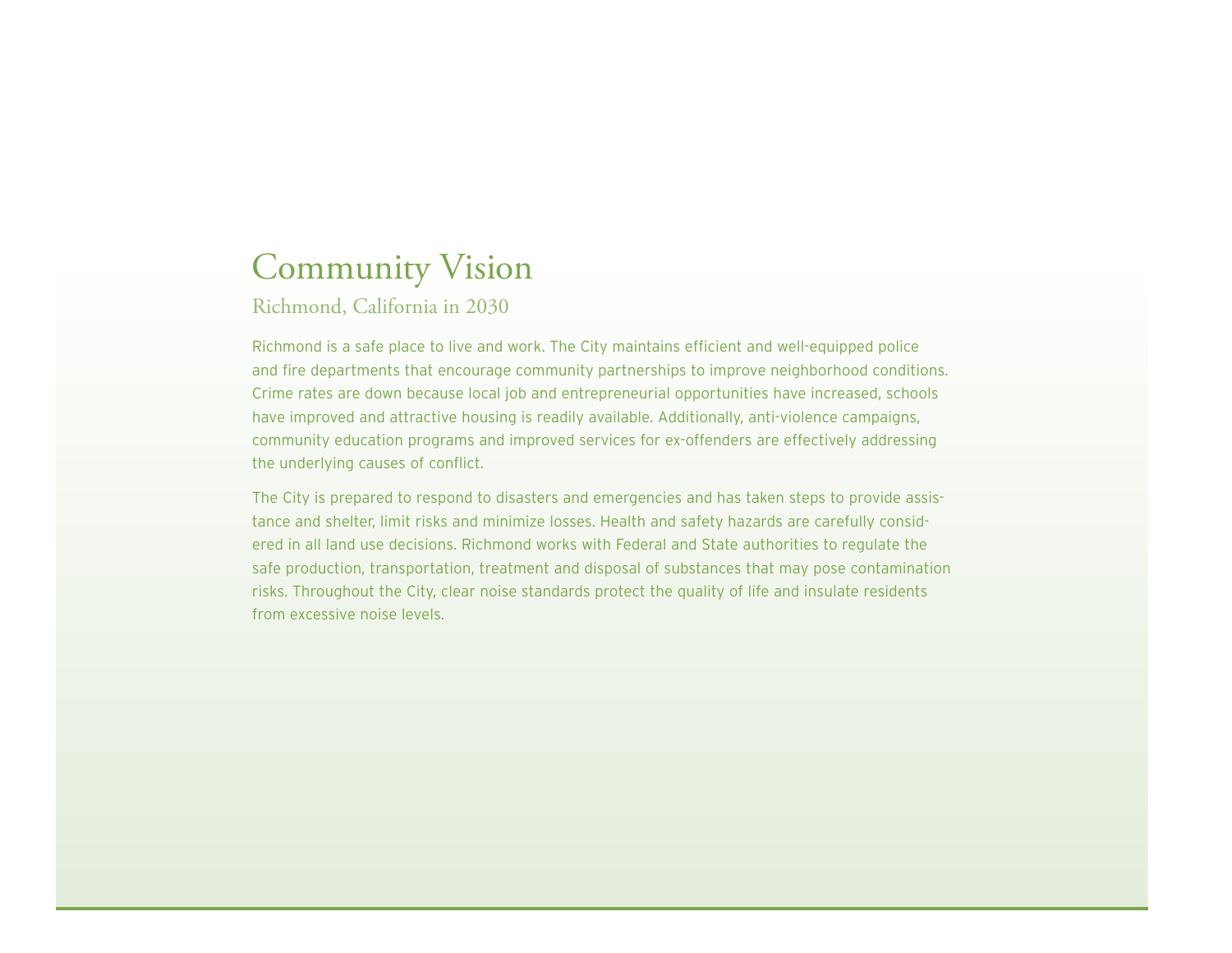

# Public Safety and Noise

#### **Introduction**

A safe and secure environment is vital to all community members. Richmond fosters a safe and secure environment by anticipating and planning for potential hazards and promoting practices to preserve residents' health and welfare.

The Public Safety and Noise Element:

- • Describes potential hazards and police, fire and emergency preparedness as well as noise conditions and standards;
- Highlights key findings and recommendations based on an existing conditions analysis;
- Defines goals for public safety and noise;
- • Identifies policies and implementing actions to address public safety and noise issues;
- • Provides a summary table identifying lead responsibilities for each implementing action; and
- Reviews the existing regulatory framework that guides public safety planning efforts.

#### **Purpose of the Element**

The Public Safety and Noise Element identifies and evaluates public health and safety hazards, and outlines means of limiting unreasonable risks and minimizing losses that can occur as a result of natural or human-caused disasters. The Element addresses emergency preparedness and coordinated response, police and fire protection, and emergency services. Principles of crime prevention through environmental design (CPTED) are considered in the evaluation of land use applications. In addition, the Element aims to reduce noise levels to acceptable standards, and reduce, eliminate or mitigate objectionable noise sources.

#### **Legal Requirement**

The Richmond General Plan integrates two statemandated general plan topics: public safety and noise. The State of California requires that General Plans include a safety element for the protection of the community from any unreasonable risks associated with wildland and urban fires, flooding and known geologic hazards (Section 65302f).<sup>1</sup> Geologic risks are defined as those associated with the effects of geologic hazards such as seismically induced surface rupture, ground shaking, ground failure, tsunami, seiche and dam failure, and slope instability leading to mudslides, land- slides and subsidence. Specifically, law mandates that general plans address emergency response and prevention measures, such

as evacuation routes, peak load water supply requirements, minimum road widths and clearances around structures.

In addition, California requires a noise element prepared in accordance with guidelines established by the State Department of Health Services' Office of Noise Control (Section 65302f).<sup>1</sup> This requirement draws on California Noise Control Act findings that: excessive noise is a serious hazard to public health and welfare, and exposure to certain levels of noise can result in physiological, psychological and economic damage.2 The noise portion of the Public Safety and Noise Element seeks to ensure that noise levels are consistent with acceptable standards, and that steps are taken to provide for control, abatement and prevention of unwanted and hazardous noise.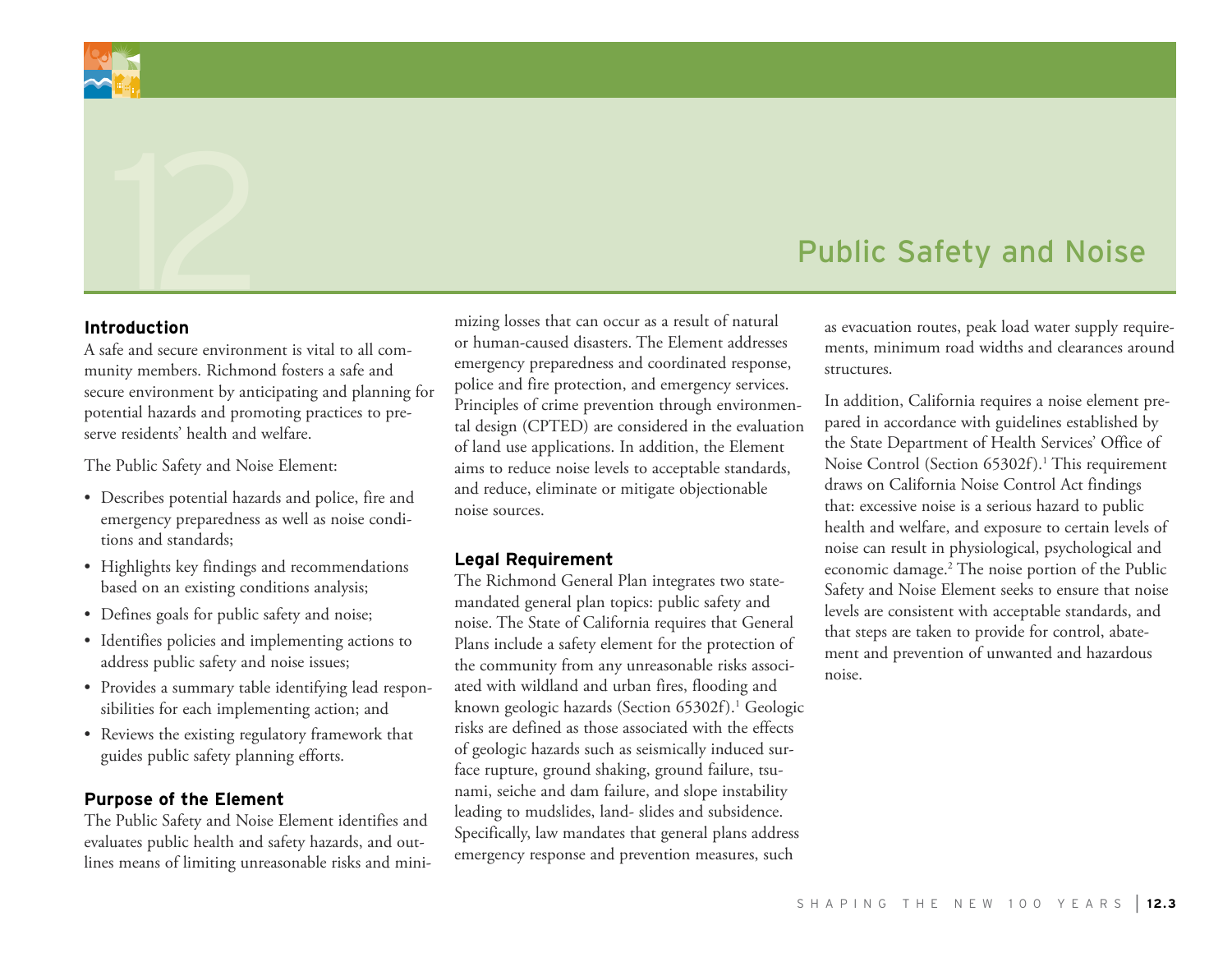# 12 Public Safety and Noise





*Effective measures to prevent landslides are essential when developing on steep slopes.*

# Richmond Today

Centrally located within the San Francisco Bay Area, Richmond is bordered by the east bay hills and bay waters. In an urban context, these features of the natural environment can also pose flood, fire, geologic and seismic hazards. In addition, some human activity may threaten community health, safety and welfare. These risks include the transport and manufacturing of hazardous materials, undesirable social behavior and unhealthy noise levels.

In Richmond, public safety and noise risks include geologic and seismic hazards, fires, crime, soil contamination, and transport of hazardous materials. Noise concerns focus on transportation-related sources generated by automobile traffic and railroads. The following discussion describes these topics in more detail.

#### **Natural Hazards**

Natural hazards have the potential to cause loss of life and damage to buildings and infrastructure. Natural hazards that threaten Richmond include earthquakes, floods and rising sea level. By preparing for incidents that may occur as a result of these hazards, Richmond can avoid or mitigate potential impacts.

#### **Landslides**

A landslide is the downslope movement of soil and rock debris. Landslide susceptibility is related to several factors including earthquake-induced ground shaking, rainfall conditions, rock and soil types, steepness and orientation of slopes, lack of vegetation and levels of human disturbance. There are three areas within the City that have been subject to major landslide activity in recent years: El Sobrante Valley where landslides have occurred on both the San Pablo and Sobrante Ridges; the Point Richmond area along the San Pablo/Potrero Hill Range; and the El Cerrito Hills. Slides have occurred within the Hilltop Area and along the more northern reaches of the San Pablo/Potrero Hills Ridge; however, the geology within these areas is generally more stable than in the aforementioned areas.

#### **Liquefaction**

Liquefaction is the transformation of saturated, loose, fine-grained sediment to a fluid-like state because of earthquake shaking or other rapid loading. As with landslides and mud flows, liquefaction is a form of ground failure where soil strength and stiffness is decreased so that the ability of a soil

deposit to support foundations for buildings, bridges or other structures is reduced.

#### **Subsurface Water**

In the Bay Plain area of Richmond, sand layers between clay layers build up artesian pressure that has the potential to burst through the soil layer upon activities such as excavation. These sand layers may be prone to liquefaction under a strong earthquake unless the build up of pressure is somehow relieved.

#### **Faults**

The Hayward Fault runs through Richmond following the west ridge of Wildcat Canyon, running west through Parchester Village and into San Pablo Bay. The San Andreas Fault is located nearby, 15 miles to the west, and could potentially produce serious ground shaking and other earthquake-related hazards.

#### **Ground Shaking**

Ground shaking is the phenomenon most often associated with seismic activity. Intensity of shaking and relative earthquake damage is heightened with earthquake magnitude, proximity to faults and the presence of deeper soft soils below the ground surface. Most development in Richmond is located on the Bay Plain and along the shoreline where, because of the greater depth of soft alluvial soils and Bay Mud, there is a heightened risk for ground shaking.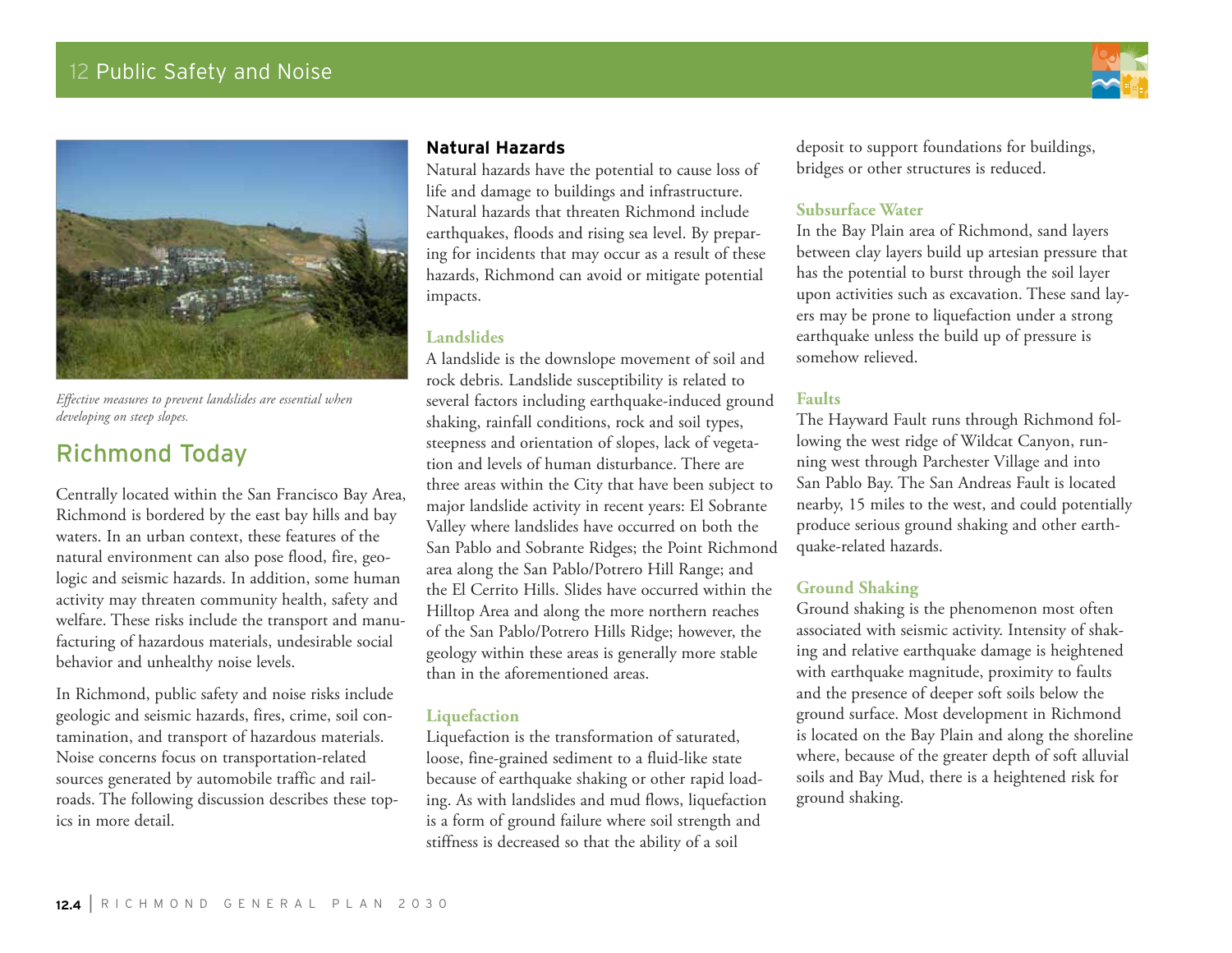



#### **Tsunami**

A tsunami is a series of several long waves generated by a sudden displacement of a large volume of water. Tsunamis are typically triggered by an underwater earthquake, volcanic eruption or landslide. Tsunami risk is elevated along low-lying areas near the shoreline. Because limited data is available, it is difficult to provide a detailed assessment of this hazard.

#### **Dam Failure**

The East Bay Municipal Utility District (EBMUD) sponsored a survey to determine the seismic safety of the San Pablo Dam. EBMUD has lowered the water level behind the dam by 20 feet as part of a retrofit to protect downstream communities from potential flooding. EBMUD has explored alternatives for a permanent retrofit of the dam and at this General Plan writing, has proposed to improve the foundation and construct a downstream buttress for the dam. During construction, the reservoir remains in service at its currently reduced water level.

#### **Seiches**

A seiche is an earthquake-generated wave within enclosed or restricted bodies of water such as a lake, reservoir or above-ground tank. A seiche at San Pablo Dam could lead to dam failure and potential flooding in Richmond.

#### **Rise in Sea Level**

Another important consideration is the possibility of a rise in sea level over the next 100 years as a result of global warming. Effects of sea level rise could result in increased flooding in low-lying areas along the shoreline, infiltration into sanitary sewer and

storm drain systems near the Bay and an increase in storm drain back-ups resulting in more frequent and extensive flooding.

#### **Flooding**

A Federal Emergency Management Agency (FEMA) Flood Insurance Study was prepared for the City in April 1975 and updated in November 1993.<sup>3</sup> The Study identified notable flooding problems including: undersized culverts at the Union Pacific Railroad (UPRR); topography that slopes away from stream banks; and inundation by tidal flooding. It also identified areas subject to inundation from a 100-year flood event including the coastal area south of Point Pinole and west of Castro Street and sections of the coastal area from Marina Bay to Point Isabel. The City's Storm Drain Master Plan identifies the amount of runoff remaining in the streets following a storm as a primary deficiency of the storm drain system.

#### **Police, Fire and Emergency Preparedness**

Richmond maintains a Police Department of about 170 sworn officers. The Department is moving toward a precinct-based, more decentralized community policing program. While Police Headquarters will remain in the Civic Center area, the Department anticipates three substations in the Richmond Triangle, Hilltop and Annex neighborhoods. This move to precinct-based policing is expected to improve response times and service by assigning officers to specific beats. The Police Department is overseen by a Police Commission,

which advises the Chief of Police, City Council and City Manager on matters related to the police force.

Richmond's Fire Department operates seven fire stations and consists of 85 professional and civilian members. The current emergency planning and preparation strategy involves a number of regulatory tools and City Departments and participation in the Contra Costa County emergency warning system. As Richmond continues to grow and infill development occurs, the City must expand or increase the efficiency of its fire, police and emergency services.

The Planning and Building Services Department reviews all applications for construction and reconstruction of structures that are subject to the California Building Code. This full service department must maintain the capability to respond to a sudden and sustained spike in demand for services that will follow a catastrophic event that would result in damage to multiple structures.

#### **Hazardous Materials**

Many materials that are used in manufacturing and research facilities located in Richmond are classified as hazardous. Such materials are transported on streets and freeways, by barge and on railroads. Hazardous materials are present in small quantities in homes and small businesses in the form of solvents, cleaning fluids and other substances. Hazardous materials may also be present in Richmond due to historic industrial uses. Hazardous materials must be used and transported safely to avoid contamination and injury to environmental and human health.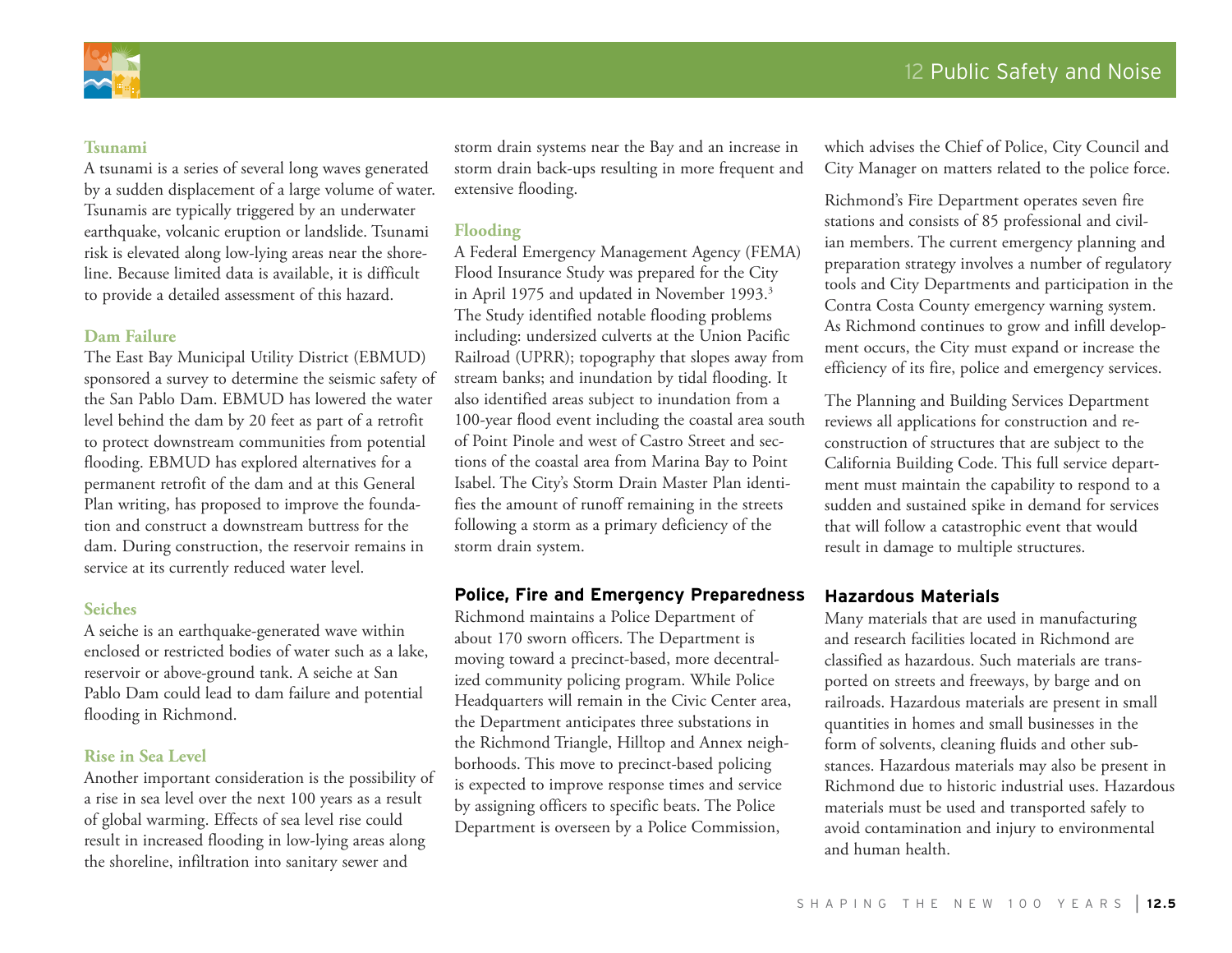#### **Noise Conditions and Compatibility Standards**

Noise is defined as a sound or series of sounds that are intrusive, objectionable or disruptive to daily life. Excessive noise has been tied to physiological and psychological damage.

Noise levels are measured in order to regulate ambient noise and protect residents from exposure to excessive noise. Different land uses have different acceptability levels in terms of noise disturbance. For example, industrial uses have a higher noise threshold than residential uses. Noise standards provide a means of assessing exposure and compatibility based on specific uses. The State of California's General Plan Guidelines define land use compatibility standards for a range of noise exposure levels.

Richmond's diversity and mix of land uses presents a challenge to the City in ascertaining and maintaining thresholds for land use compatibility. In addition to land use planning applications, noise policy establishes the basis for the regulations prescribed in City ordinances and implemented through the City's Code Enforcement program. Specific noise concerns include: establishing land use compatibility standards; enforcing noise standards to protect quality of life; minimizing traffic noise; insulating residences exposed to excessive levels of noise; and regulating new development to limit noise impacts on noisesensitive uses.

Richmond's significant noise generators, both transportation-related and stationary, are described in more detail below.

#### **Motor Vehicles**

Motor vehicles, particularly motorcycles, commonly generate high noise levels in the vicinity of busy freeways or roadways. The City is served by two major freeways, Interstate 80 and Interstate 580. The City also has many local roads that experience high traffic volumes and generate traffic noise in adjacent areas.

#### **Airports**

While there are no airports in the City, Richmond is served by two airports, the Oakland International Airport approximately 20 miles south of the City and the San Francisco International Airport approximately 30 miles southwest of the City. Aircraft using both airports fly over the City, but the City is outside their 65 dBA Community Noise Equivalent Level (CNEL) noise impact areas.

#### **Railroads**

Railroads can create significant noise, not only by the trains themselves, but also by train horns and warning bells at rail crossings. Several rail lines traverse the City including Union Pacific, BNSF and Richmond Pacific.

In addition to freight trains, Amtrak passenger trains also arrive and depart from the Downtown Amtrak station located at 16th Street and Macdonald Avenue. Amtrak operates two routes through Richmond: the Capitol Corridor route, which runs from San Jose to Auburn, and the San Joaquin route, which runs from Bakersfield to Oakland. These trains use the same route that Union Pacific freight trains use through the City.

#### **BART**

BART also runs through the City to the Downtown Amtrak/BART station at 16th Street and Macdonald Avenue. The BART station in Richmond is the terminating point for the Richmond-Fremont BART line. The BART route runs at-grade and parallel to the Amtrak line for about half a mile and then along an elevated structure that is parallel to Ohio Avenue.

#### **Stationary Sources**

A variety of stationary sources of noise in Richmond are common to all urban areas, such as noise generated by machinery, heating, ventilation and air conditioning (HVAC) equipment, and landscape maintenance activities. In Richmond's industrial areas, noise is generated by heavy equipment associated with shipping and loading activities, metal scrapping facilities and recycling centers.

The Richmond Rod and Gun Club is a source of regular shooting noise in northern Richmond. Occasional outdoor sporting events, such as those held at Richmond, Kennedy and De Anza high schools, can attract large numbers of spectators and produce noise which can affect nearby residential areas.

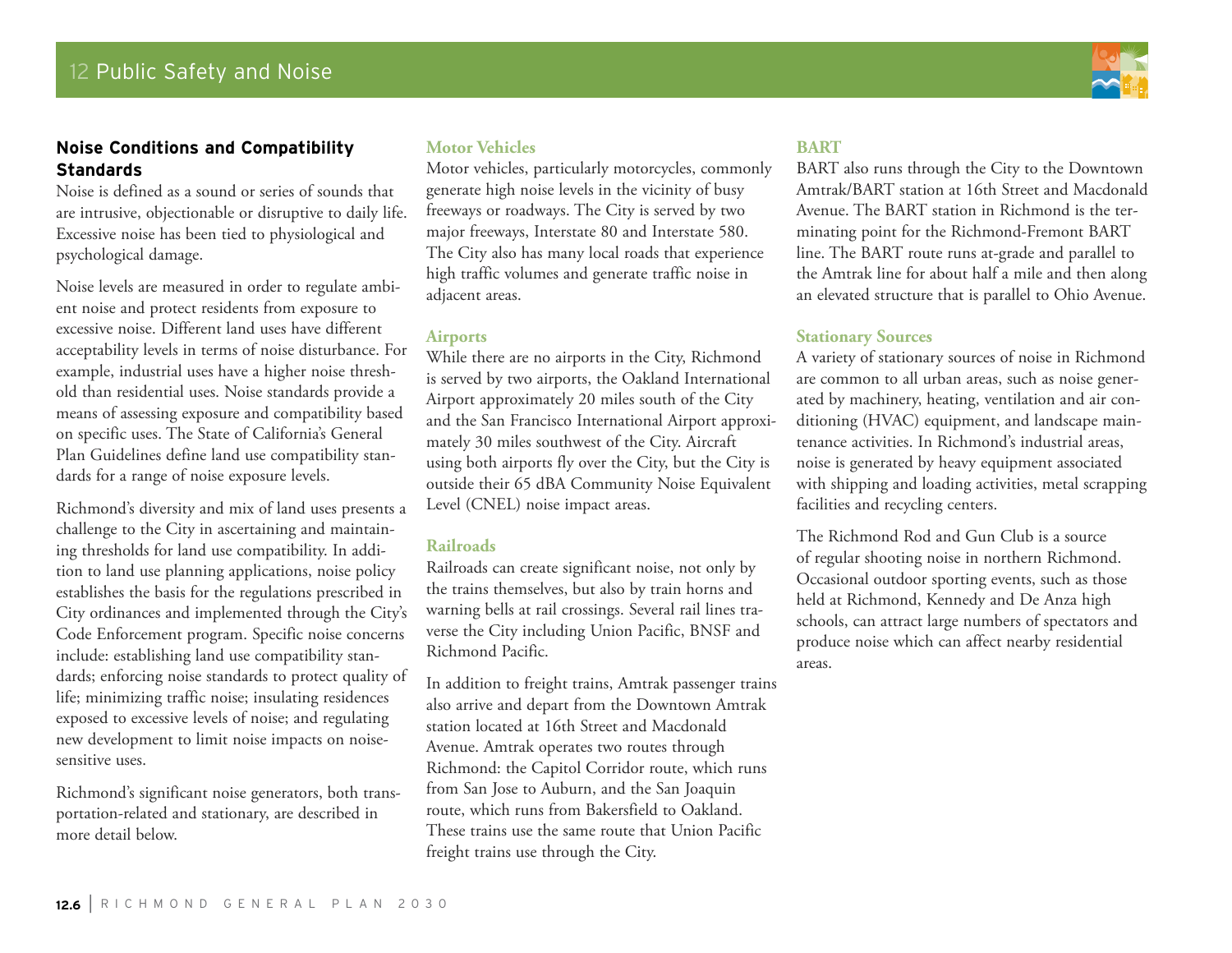

#### Table 12.1: **Noise Exposure Land Use Compatibility Standards**

|                                                                     | Community Noise Exposure - $L_{\text{dn}}$ or CNEL, dB |    |    |    |    |    |    |
|---------------------------------------------------------------------|--------------------------------------------------------|----|----|----|----|----|----|
| <b>Land Use Category</b>                                            | 55                                                     | 60 | 65 | 70 | 75 | 80 | 85 |
| Residential Low Density Single Family, Duplexes and<br>Mobile Homes |                                                        |    |    |    |    |    |    |
| Residential - Multifamily                                           |                                                        |    |    |    |    |    |    |
| Transient Lodging - Motels, Hotels                                  |                                                        |    |    |    |    |    |    |
| Schools, Libraries, Churches, Hospitals, Nursing Homes              |                                                        |    |    |    |    |    |    |
| Auditoriums, Concert Halls, Amphitheaters                           |                                                        |    |    |    |    |    |    |
| Sports Arena, Outdoor Spectator Sports                              |                                                        |    |    |    |    |    |    |
| Playgrounds, Neighborhood Parks                                     |                                                        |    |    |    |    |    |    |
| Golf Course, Riding Stables, Water Sports, Cemeteries               |                                                        |    |    |    |    |    |    |
| Office Buildings, Business Commercial and Professional              |                                                        |    |    |    |    |    |    |
| Industrial, Manufacturing, Utilities, Agriculture                   |                                                        |    |    |    |    |    |    |
| CONTRACT COLLECTED LOLL COLLECTED OF LOLL OF LATER                  |                                                        |    |    |    |    |    |    |

Source: Governor's Office of Planning and Research, State of California General Plan Guidelines. 2003.

#### **Normally Acceptable**

Specified land use is satisfactory, based upon the assumption that any buildings involved are of normal conventional construction, without any special noise insulation requirements.

#### **Conditionally Acceptable**

New construction or development should be undertaken only after a detailed analysis of the noise reduction requirements is made and needed noise insulation features included in the design. Conventional constructions, but with closed windows and fresh air supply systems or air conditioning will normally suffice.

#### **Normally Unacceptable**

New construction or development should generally be discouraged. If new construction or development does proceed, a detailed analysis of the noise reduction requirements must be made and needed noise insulation features included in the design.

#### **Clearly Unacceptable**

New construction or development should generally not be undertaken.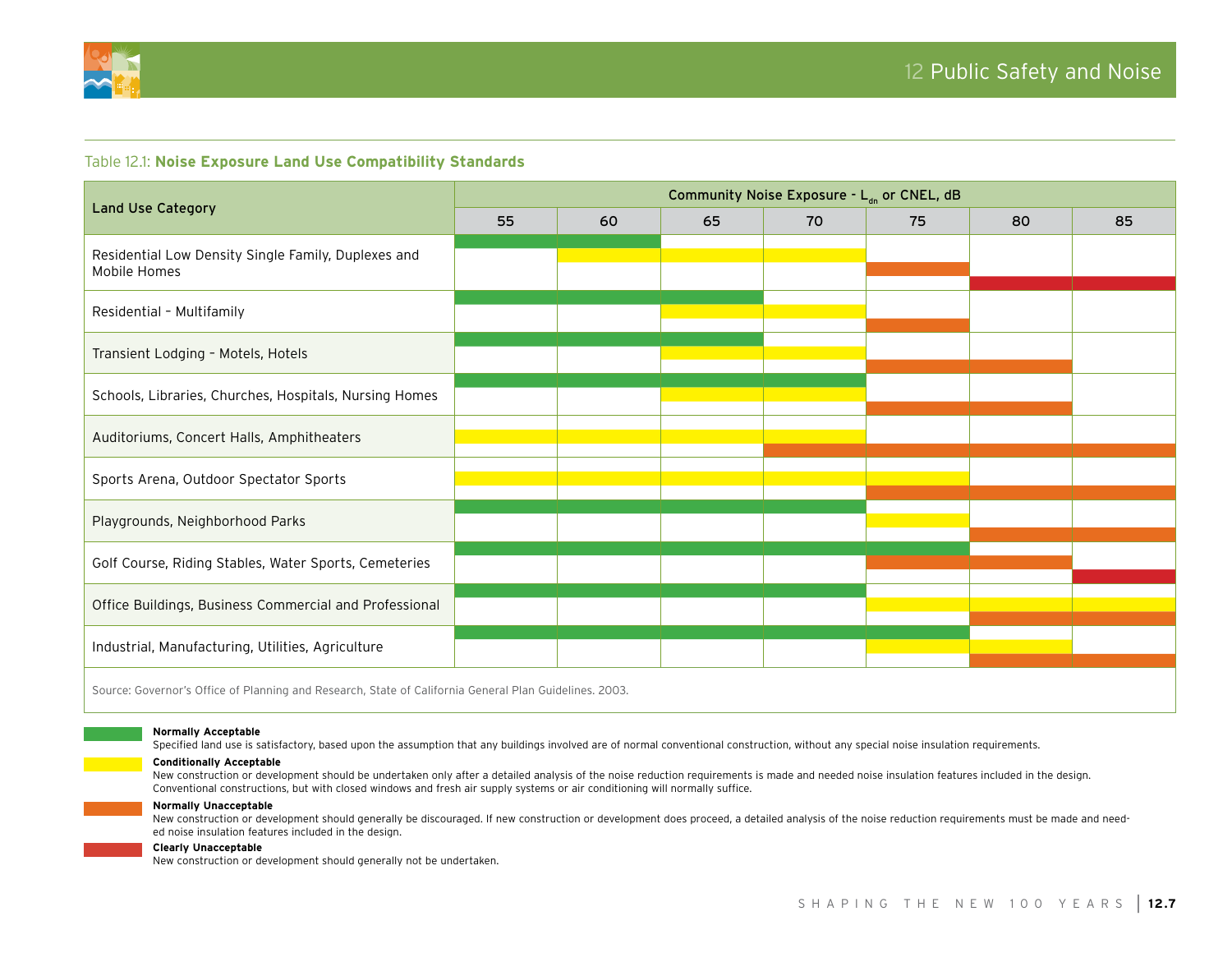

#### Table 12.2: Existing Noise Levels at Key Roadway Locations

| Roadway                  | Segment                               | Noise Levels (CNEL)<br>100 Feet from | Distance to Contour (feet) <sup>b</sup> |                |         |
|--------------------------|---------------------------------------|--------------------------------------|-----------------------------------------|----------------|---------|
|                          |                                       | Centerline (dBA) <sup>a</sup>        | 70 CNEL                                 | <b>65 CNEL</b> | 60 CNEL |
| 22nd Street              | 23rd Street to Barrett Avenue         | 58.5                                 | n/a                                     | n/a            | 80      |
|                          | Barrett Avenue to Macdonald Avenue    | 58.1                                 | n/a                                     | n/a            | 75      |
| 23rd Street              | South of San Pablo Avenue             | 59.7                                 | n/a                                     | 44             | 95      |
|                          | North of Barrett Avenue               | 61                                   | n/a                                     | 54             | 116     |
|                          | Barrett Avenue to Nevin Avenue        | 60.9                                 | n/a                                     | 53             | 115     |
|                          | Nevin Avenue to Macdonald Avenue      | 60.8                                 | n/a                                     | 53             | 113     |
|                          | Macdonald Avenue to Cutting Boulevard | 62.1                                 | n/a                                     | 63             | 138     |
| <b>Barrett Avenue</b>    | Harbour Way to 22nd Street            | 60.6                                 | n/a                                     | 51             | 109     |
|                          | 22nd Street to 23rd Street            | 60.5                                 | n/a                                     | 50             | 109     |
|                          | 23rd Street to Interstate 80          | 60.2                                 | n/a                                     | n/a            | 103     |
| <b>Blume Drive</b>       | Hilltop Drive to Richmond Parkway     | 62.5                                 | n/a                                     | 68             | 146     |
| <b>Canal Boulevard</b>   | North of West Cutting Boulevard       | 57.1                                 | n/a                                     | n/a            | 64      |
| Carlson Boulevard        | 22nd Street to Cutting Boulevard      | 60.3                                 | n/a                                     | 49             | 105     |
|                          | Cutting Boulevard to Potrero Avenue   | 59.9                                 | n/a                                     | n/a            | 99      |
|                          | Potrero Avenue to Bayview Avenue      | 60.4                                 | n/a                                     | 49             | 106     |
|                          | Bayview Avenue to Interstate 80       | 61.3                                 | n/a                                     | 57             | 123     |
| Castro Street            | North of Interstate 580               | 62.3                                 | n/a                                     | 66             | 142     |
| <b>Cutting Boulevard</b> | Garrard Boulevard to Canal Boulevard  | 55.9                                 | n/a                                     | n/a            | 53      |
|                          | Canal Boulevard to Harbour Way        | 55                                   | n/a                                     | n/a            | n/a     |
|                          | Harbour Way to 23rd Street            | 58.1                                 | n/a                                     | n/a            | 75      |
|                          | 23rd Street to Carlson Boulevard      | 60.2                                 | n/a                                     | n/a            | 103     |
|                          | Carlson Boulevard to Interstate 80    | 59.8                                 | n/a                                     | n/a            | 97      |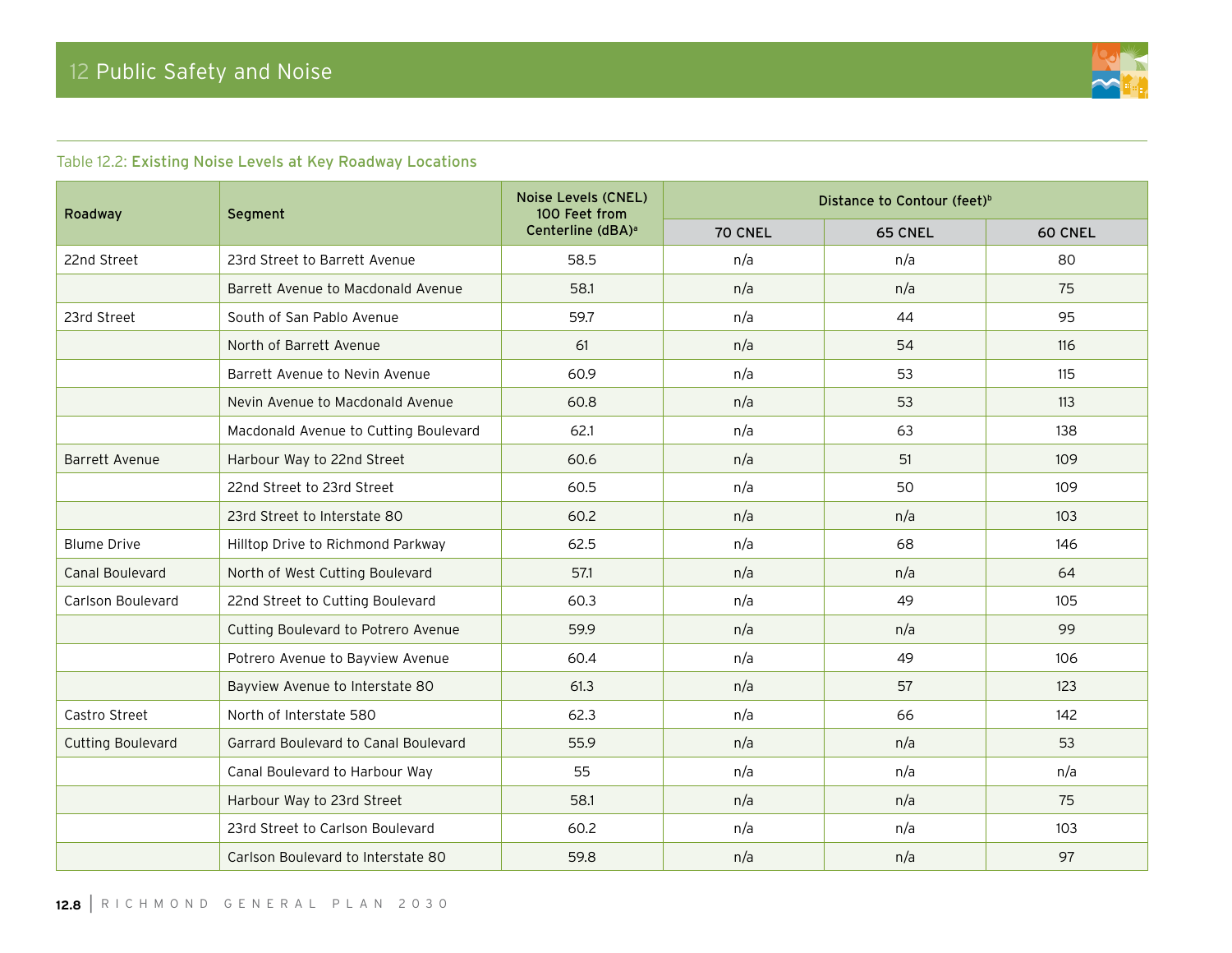

| rable is.s. Existing ivolse Eevels at Key Roadway Eocations (continued) |                                     |                                             |                                         |                |                |  |
|-------------------------------------------------------------------------|-------------------------------------|---------------------------------------------|-----------------------------------------|----------------|----------------|--|
| Roadway                                                                 | Segment                             | <b>Noise Levels (CNEL)</b><br>100 Feet from | Distance to Contour (feet) <sup>b</sup> |                |                |  |
|                                                                         |                                     | Centerline (dBA) <sup>a</sup>               | 70 CNEL                                 | <b>65 CNEL</b> | <b>60 CNEL</b> |  |
| Harbour Way                                                             | North of Cutting Boulevard          | 59.4                                        | n/a                                     | n/a            | 91             |  |
| Hilltop Drive                                                           | West of Blume Drive                 | 64.6                                        | n/a                                     | 94             | 203            |  |
|                                                                         | Blume Drive to Interstate 80        | 66.3                                        | 57                                      | 123            | 264            |  |
| Macdonald Avenue                                                        | Harbour Way to 22nd Street          | 60.3                                        | n/a                                     | 48             | 104            |  |
|                                                                         | 22nd Street to 23rd Street          | 60.2                                        | n/a                                     | 48             | 103            |  |
|                                                                         | 23rd Street to Interstate 80        | 59.9                                        | n/a                                     | 46             | 99             |  |
| Marina Bay Parkway                                                      | South of Cutting Boulevard          | 62.4                                        | n/a                                     | 67             | 144            |  |
|                                                                         | South of Meeker Avenue              | 58                                          | n/a                                     | n/a            | 73             |  |
| Richmond Parkway                                                        | Hilltop Drive to San Pablo Avenue   | 66.5                                        | n/a                                     | 125            | 270            |  |
|                                                                         | San Pablo Avenue to Blume Drive     | 66.2                                        | n/a                                     | 120            | 259            |  |
|                                                                         | Blume Drive to Interstate 80        | 68.1                                        | 75                                      | 161            | 348            |  |
| San Pablo Avenue                                                        | South of Richmond Parkway           | 60.6                                        | n/a                                     | 51             | 110            |  |
|                                                                         | North of 23rd Street                | 62.2                                        | n/a                                     | 65             | 139            |  |
|                                                                         | 23rd Street to San Pablo Dam Road   | 59.7                                        | n/a                                     | 45             | 96             |  |
|                                                                         | San Pablo Dam Road to Interstate 80 | 62.1                                        | n/a                                     | 64             | 138            |  |

Table 12.2: Existing Noise Levels at Key Roadway Locations (continued)

Source: PBS&J, 2006

Notes: a - Distances are in feet from roadway centerline. The identified noise level at 100 feet from the roadway centerline is for reference purposes only as a point from which to calculate the noise contour distances. It does not reflect an actual building location or potential impact location.

b - Noise levels are not applicable where contour is located within the roadway lanes.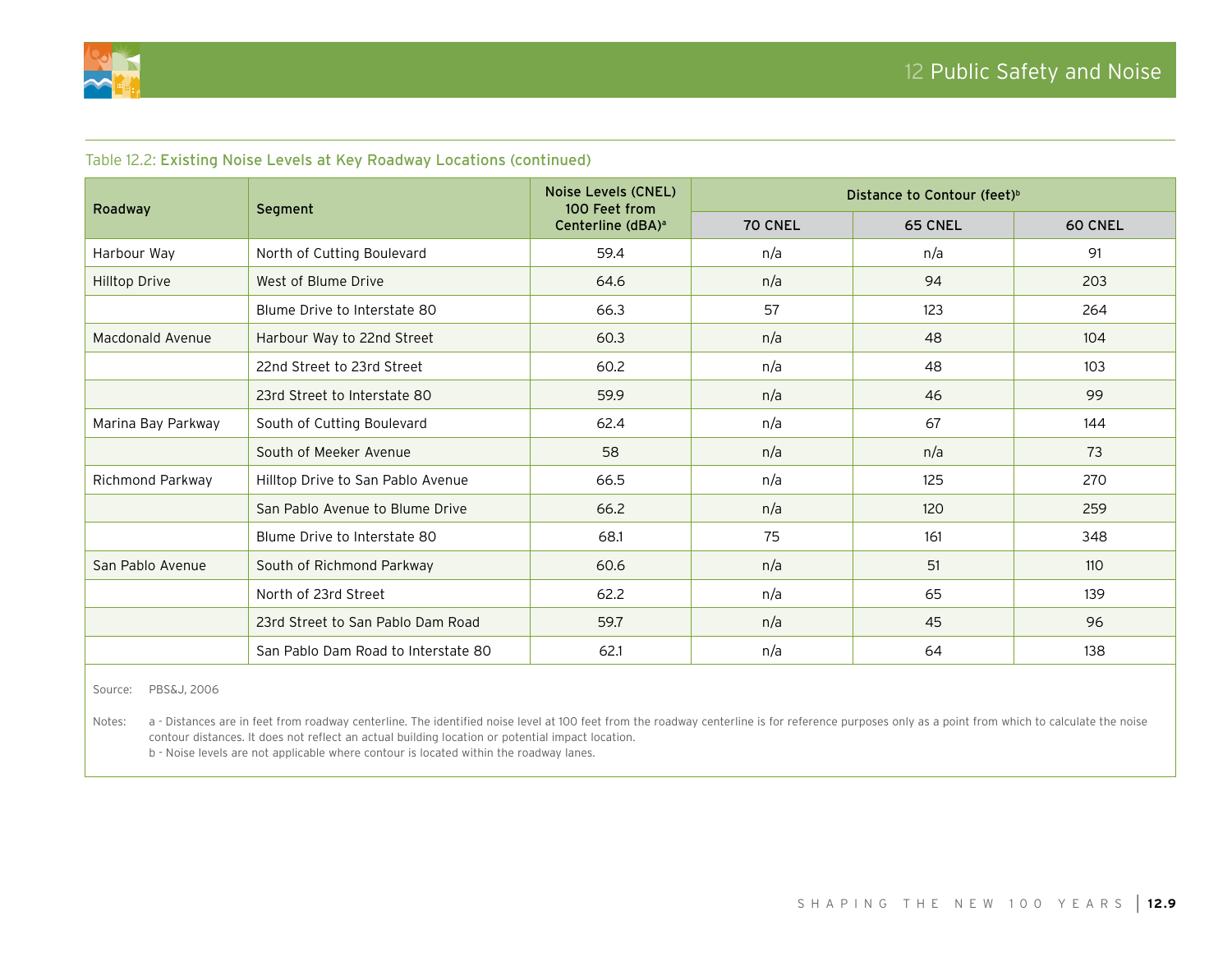# Key Findings and Recommendations

Richmond, along with other Bay Area cities, is subject to risks from natural hazards ranging from earthquakes, landslides, floods and wildfires. The City's emergency planning and preparation strategy includes participation in the County emergency warning system and communication between police, fire and other emergency services at local and county levels.

Potential for human-caused environmental hazards such as air, soil or water pollution can be minimized and managed through a range of measures such as: applying best practices to storage, handling, transport and disposal of potentially harmful materials; increasing public awareness about safe handling of chemicals; clean-up of contaminated sites; on-site stormwater management; and others.

The City's Fire and Police departments serve a diverse community and a large geographic area that includes 36 neighborhoods, an active port, significant industrial uses, major retail and business centers and several thousand acres of regional parklands. At this General Plan writing, these departments are increasing staff, training personnel and upgrading equipment to meet current and future challenges. While crime and public safety are a concern in a few neighborhoods, residents and businesses in every neighborhood share a desire for improved safety.

While Richmond's mix of land uses contributes to the vibrancy and character of the City, it can heighten noise exposure, especially in instances where

residential development is located near industrial, formerly industrial or mixed-use areas. Traffic, public transit, railroads and business activities are typical noise generators. In addition to land use planning applications, Richmond's noise policy establishes the basis for the regulations prescribed in City ordinances and implemented through the City's Code Enforcement program.

The following key findings and recommendations are derived from the existing conditions in Richmond and the community's future vision.

#### **Finding 1: Richmond is subject to risks from natural hazards.**

The Hayward Fault runs through Richmond and a number of other faults are located nearby. Earthquakes can lead to loss of life and property, particularly in the City's low-lying areas.

Positioned at the intersection of San Francisco and San Pablo bays, Richmond hosts an extensive system of creeks and tributaries that have high flood potential during seasonal rains as well as during a 100-year flood event. Heavy seasonal rains have historically caused landslides along City hillsides affecting homes and businesses located in these areas. The region's wildland areas are prone to fires during the summer dry season. Strategies for improving emergency preparedness and planning for natural hazards include:

• Participating in ongoing emergency preparedness and recovery planning in coordination with local emergency services, neighboring municipalities and regional, state and federal agencies;

*Well-trained and well-equipped personnel are key to effective* 

• Regulating development and construction practices to reduce the risk to life and property in the event of a natural disaster; and

*emergency response.*

• Implementing effective stormwater management, creek restoration and flood control measures to address flood hazards and potential flooding due to rising sea level.

**Finding 2: Police and fire services are provided throughout the City, but may not adequately meet emergency service demands potentially generated by future growth.** 

Public safety and emergency response are top priorities in Richmond. These can be improved by:

• Expanding police and fire services and upgrading equipment and technology in order to keep pace with demand and changing conditions; and

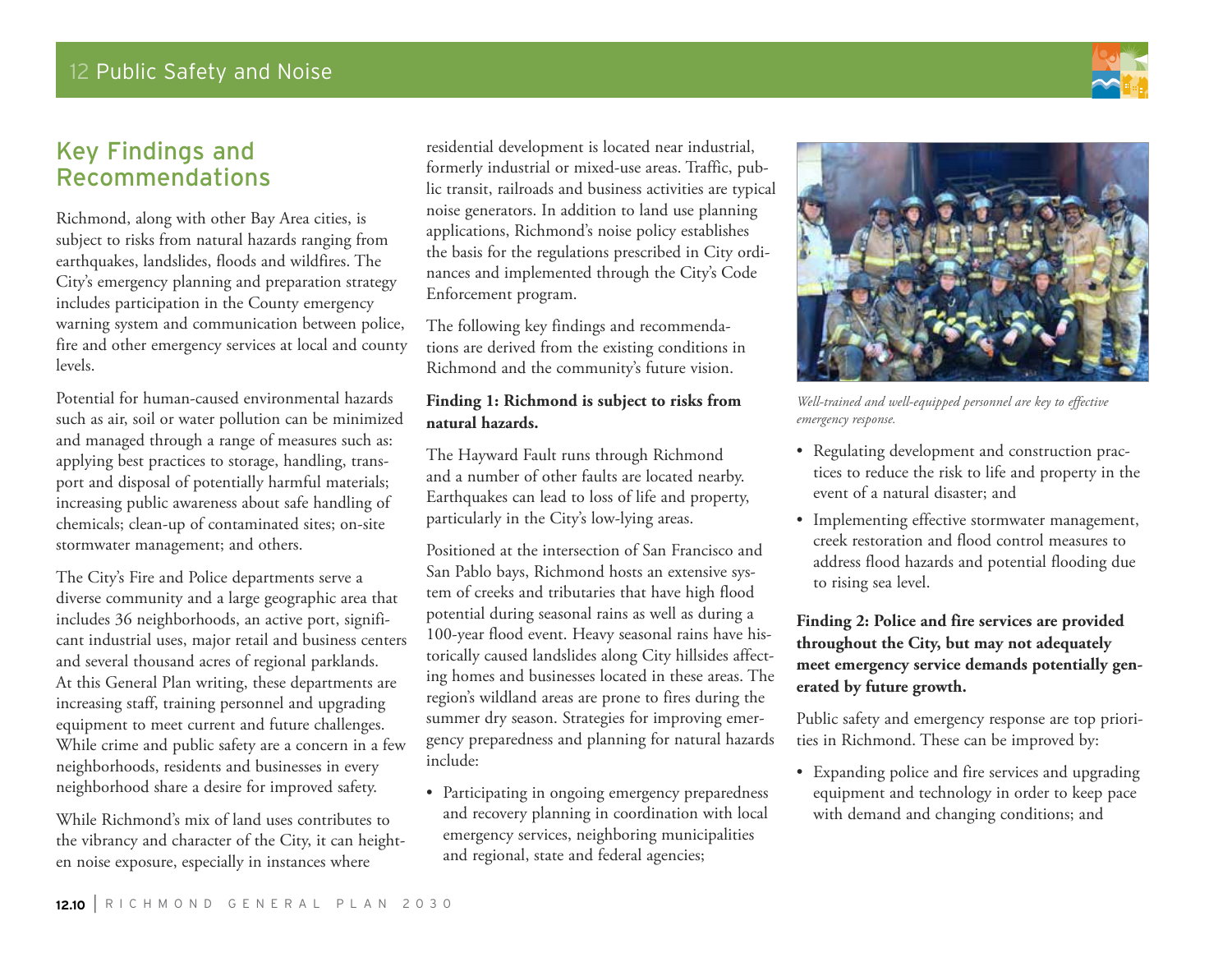## 12 Public Safety and Noise





*Motor vehicles, particularly motorcycles, commonly generate high noise levels in the vicinity of busy freeways or roadways.*

• Increasing coordination among local and regional emergency services, as well as communication in the community.

#### **Finding 3: Some environmental hazards in Richmond are caused by human activity.**

Given Richmond's historically industrial economy, soil contamination along San Pablo Bay and in active and inactive industrial areas. Improper use, storage, transport or disposal of potentially harmful substances and polluted stormwater runoff can adversely affect the quality of the City's surface and groundwater and impact environmental safety. Preventative measures to reduce risk of humancaused hazards include:

• Regulating the safe production, transportation, handling, treatment and disposal of substances that may pose contamination risks;



*Noise generated from railroads can be mitigated through physical separation and noise barriers.*

- Requiring that future development and industries apply best practices to toxic material disposal and on-site stormwater management;
- Increasing public awareness about safe chemical disposal;
- • Requiring buffer zones between hazardous materials facilities and residential uses, shoreline areas, parklands, trails, public and open space facilities, senior and youth facilities; and
- Remediating contaminated sites.

#### **Finding 4: Industries, roadways, railroads and businesses can generate unwanted noise.**

Noise from freeway traffic, railroads and some businesses can adversely impact residential and other sensitive areas in the community. Residential development located near industrial, formerly industrial or mixed-use areas may heighten noise sensitivity. Ways to mitigate unwanted noise include:



*The BART station in Richmond is the terminating point for the Richmond-Fremont BART line.*

- Establishing noise compatible land use standards;
- • Encouraging noise-generating areas to reduce their noise impacts;
- Developing guidelines to manage noise impacts and potential conflicts in the community;
- Enforcing noise standards to protect quality of life;
- Mitigating traffic noise impacts and insulating residences exposed to excessive levels of noise; and
- • Promoting innovative solutions to create buffers that mitigate impacts where conflicts are unavoidable.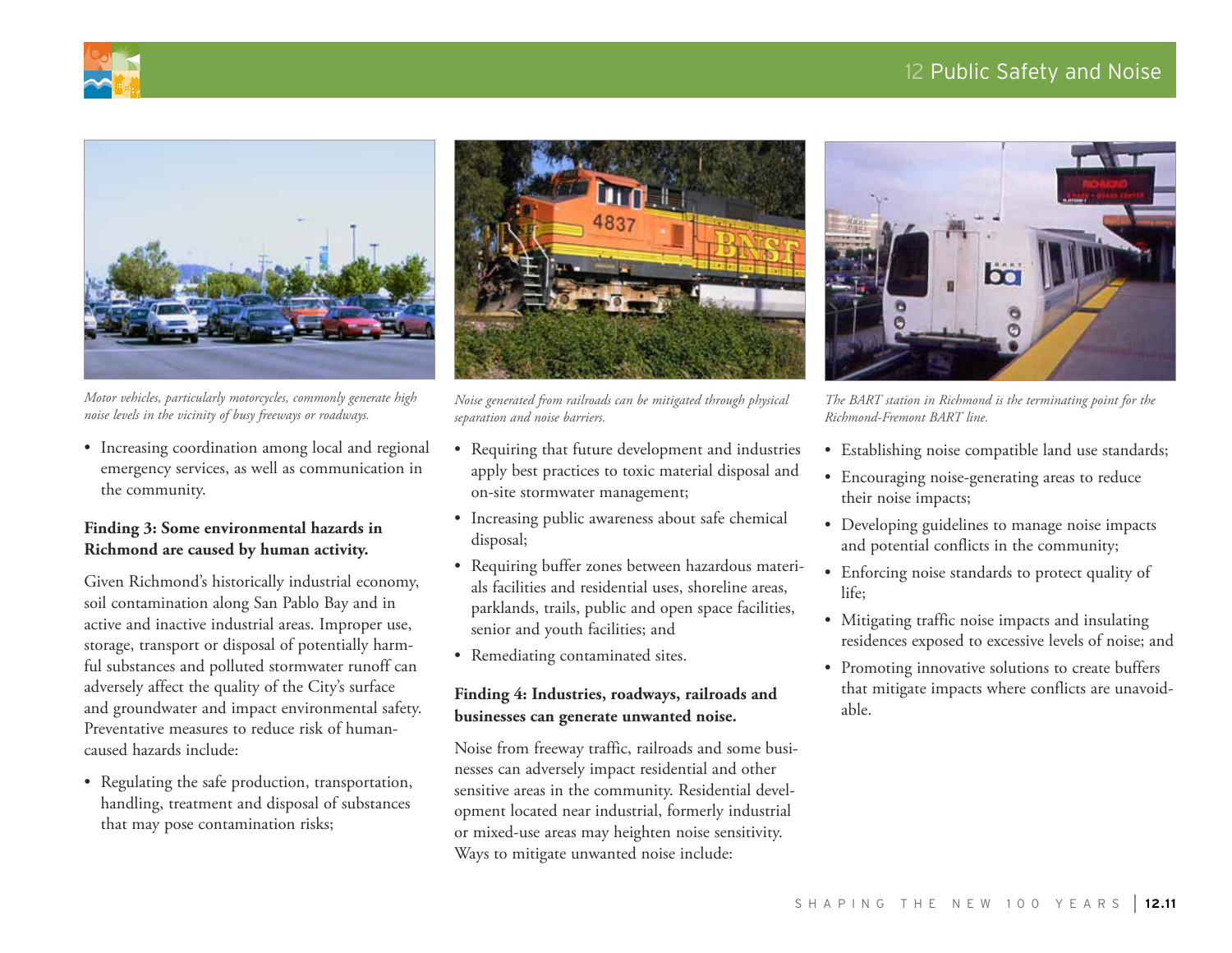

# Goals

| <b>Goal SN1</b> | <b>Risk Management of Natural and Human-Caused Disasters</b><br>Minimize the risk of injury, loss of life, property damage and environmental degradation from seismic activity, geologic hazards,<br>flooding and fire and the storage, use and transport of hazardous materials and operations. Promote a sustainable approach to<br>reduce impacts of natural disasters such as flooding and fire.               |
|-----------------|--------------------------------------------------------------------------------------------------------------------------------------------------------------------------------------------------------------------------------------------------------------------------------------------------------------------------------------------------------------------------------------------------------------------|
| <b>Goal SN2</b> | <b>High Levels of Police and Fire Service</b><br>Provide a high level of security in the community to prevent and reduce crime, and minimize risks to people, property and the<br>environment from fire.                                                                                                                                                                                                           |
| <b>Goal SN3</b> | <b>Emergency Preparedness</b><br>Develop effective mechanisms for a coordinated response to emergencies and natural disasters to best protect residents, businesses<br>and the environment.                                                                                                                                                                                                                        |
| <b>Goal SN4</b> | <b>Acceptable Noise Levels</b><br>Achieve noise levels consistent with acceptable standards and reduce or eliminate objectionable noise sources. Prevent where pos-<br>sible, or mitigate noise impacts from industries, roadways, railroads and businesses in residential areas and sensitive uses in the<br>community. In addition, apply new technology, buffers and other solutions to reduce excessive noise. |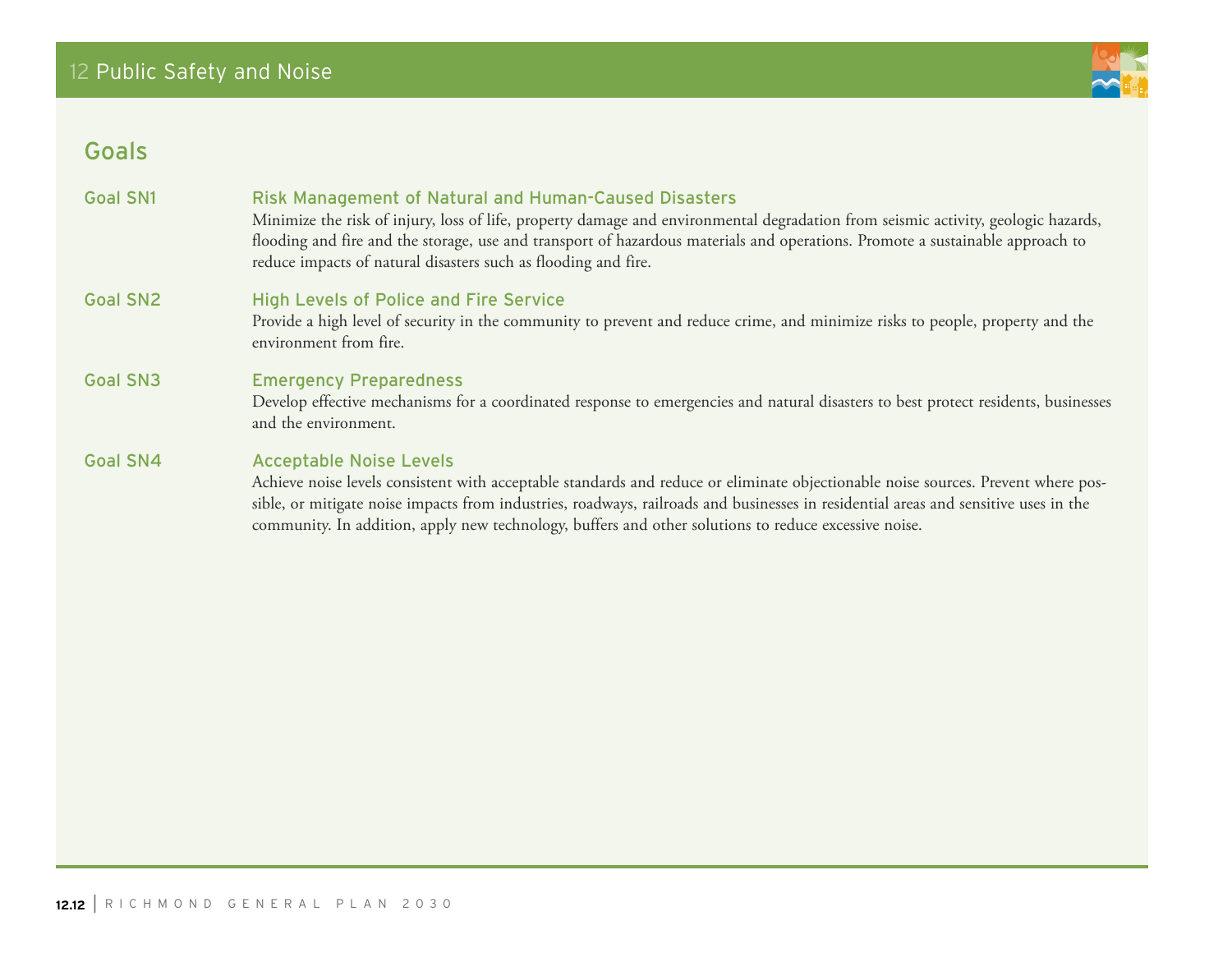

# Policies and Implementing Actions

A range of policies and implementing actions are outlined below in relation to each of the goals. These policies mandate, encourage or allow certain actions to be pursued throughout the duration of the General Plan. Together they serve as strategic directions for City staff and partners, highlighting where time and resources should be focused.

Each policy may either be correlated with a number of actions, or simply a single key implementing action. Conversely, some actions may support a range of policies. The policies and implementing actions are organized in two parts. First, all goal-related policies are described and each policy description is followed by a list of its associated implementing actions. Then, implementing actions are described in greater detail in the following section.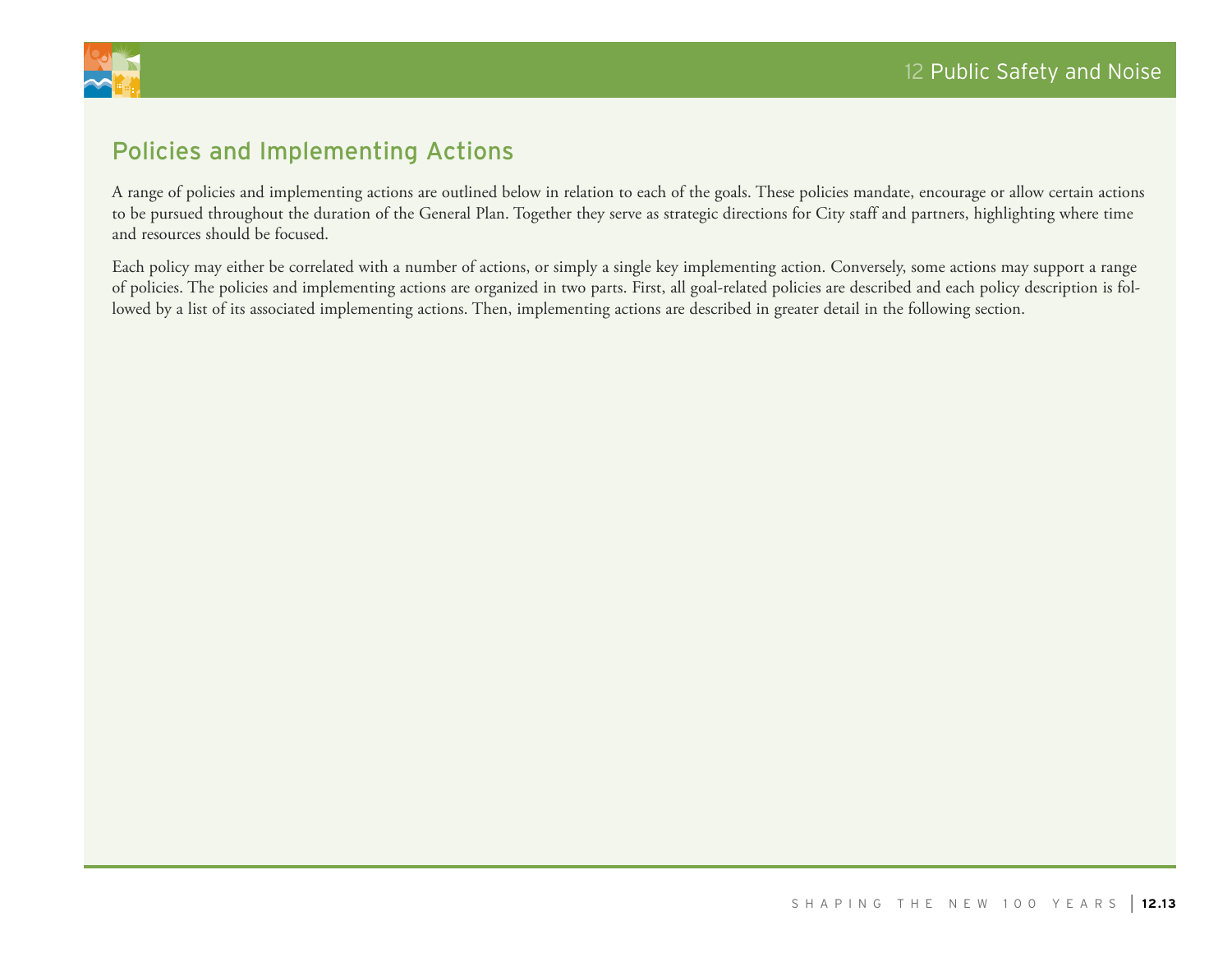## Goal SN1

Risk Management of Natural and Human-Caused Disasters

| Policy SN1.1 | <b>Geologic and Seismic Safety</b><br>Minimize risk of injury, loss of life and property damage from seismically induced and other known geologic hazards. Regulate<br>land use and apply development standards and construction practices to reduce the risk to humans and property in the event of<br>an earthquake or other geological activity.                                                                                                                                                                                                                                                                                                                                                                                                                                                      |
|--------------|----------------------------------------------------------------------------------------------------------------------------------------------------------------------------------------------------------------------------------------------------------------------------------------------------------------------------------------------------------------------------------------------------------------------------------------------------------------------------------------------------------------------------------------------------------------------------------------------------------------------------------------------------------------------------------------------------------------------------------------------------------------------------------------------------------|
| Policy SN1.2 | <b>Flood Management</b><br>Minimize the flood hazard risks to people, property and the environment. Address potential damage from a 100-year flood, tsu-<br>nami, sea level rise and seiche, and implement and maintain flood management measures in all creeks and in all watersheds.                                                                                                                                                                                                                                                                                                                                                                                                                                                                                                                   |
|              | See also: CN3.3                                                                                                                                                                                                                                                                                                                                                                                                                                                                                                                                                                                                                                                                                                                                                                                          |
| Policy SN1.3 | <b>Hazardous Materials Operations</b><br>Require safe production, transportation, handling, use and disposal of hazardous materials that may cause air, water or soil con-<br>tamination. Encourage best practices in hazardous waste management and ensure consistency with City, West Contra Costa<br>County and OSHA guidelines, standards and requirements. Protect Richmond's shoreline and other natural resources from acci-<br>dental occurrences by controlling the location of new hazardous waste facilities and by limiting the expansion of existing hazard-<br>ous waste facilities adjacent to the shoreline and along streams or creeks. Coordinate with federal, state and local agencies and law<br>enforcement to prevent the illegal transportation and disposal of hazardous waste. |
| Policy SN1.4 | <b>Electromagnetic Fields</b><br>Minimize the potential rick from electromeonetic fields congreted by electrical distribution lines and monitor opocing research to                                                                                                                                                                                                                                                                                                                                                                                                                                                                                                                                                                                                                                      |

Minimize the potential risk from electromagnetic fields generated by electrical distribution lines and monitor ongoing research to evaluate and reduce risks.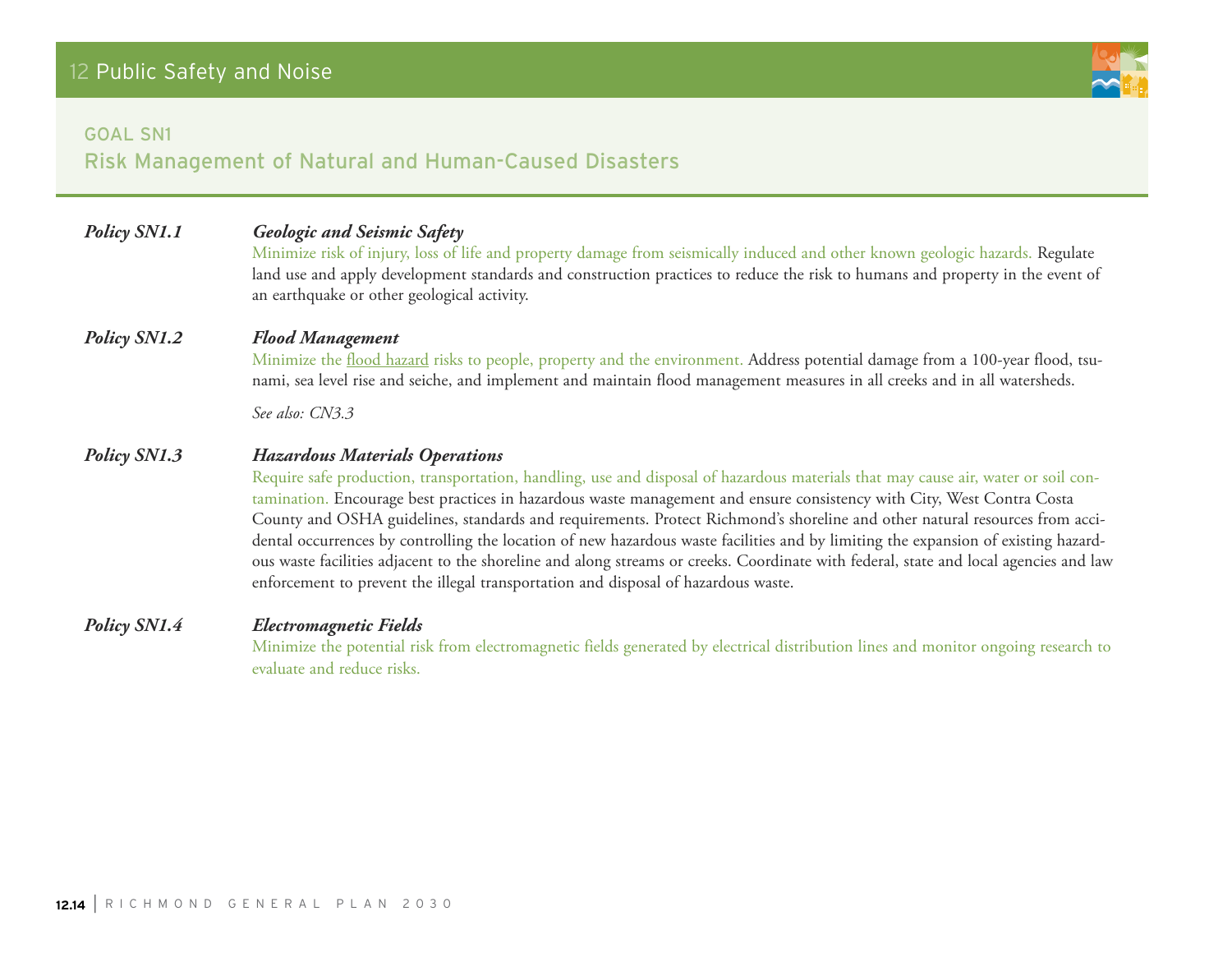

# Goal SN1 Risk Management of Natural and Human-Caused Disasters

| <b>Action SN1.A</b> | <b>Earthquake Fault Zone</b> |
|---------------------|------------------------------|
|---------------------|------------------------------|

Utilize the existing Alquist-Priolo Earthquate Zone Maps to guide the location of development and utilities to safe areas, and enforce use restrictions where necessary. Where development is proposed within the zone, require study of potential impacts related to fault movement in the design of all structures, roadways, utility lines and other facilities.

#### *Action SN1.B Building Structure Safety Standards*

Regularly review and update building standards and guidelines to ensure that all structures in private, public or quasi-public ownership including municipal buildings are designed to protect people and property from hazards.

#### *Action SN1.C Geotechnical Review Guidelines*

Regularly review and update geotechnical review guidelines for major redevelopments or new developments to determine the degree of seismic and geologic hazards that might be expected for a particular structure or location. Guidelines should require sitespecific geotechnical studies on a case-by-case basis for projects proposed to be built on, or adjacent to, inactive bedrock faults or other potential geologic hazards including geologic anomalies, slope instability or other potentially hazardous conditions. Ensure that the investigation is performed by technically qualified staff.

#### *Action SN1.D Flood Hazard Zone Designation*

Regularly review and update areas designated as flood hazard zones in the City based on Federal Flood Insurance Rate Maps. Require special design features to prevent damage from flooding for all new development located within the areas subject to flood hazard. Include a special designation for areas that will be impacted by rising sea levels.

#### *Action SN1.E Dam Failure and Seiche Monitoring*

Meet with East Bay Municipal Utility District (EBMUD) on a regular basis to discuss the viability of the San Pablo Dam, potential failures, and the EBMUD's Emergency Action Plan.

#### *Action SN1.F Water Quality Regulation*

Strengthen regulations that prohibit the dumping of litter, fill and waste materials into the creeks. Whenever possible, prohibit major sewer trunk lines and water pressure lines from being routed together in areas subject to failure in order to avoid contamination and flooding when pipelines break. Educate the public about flooding and health hazards associated with these activities.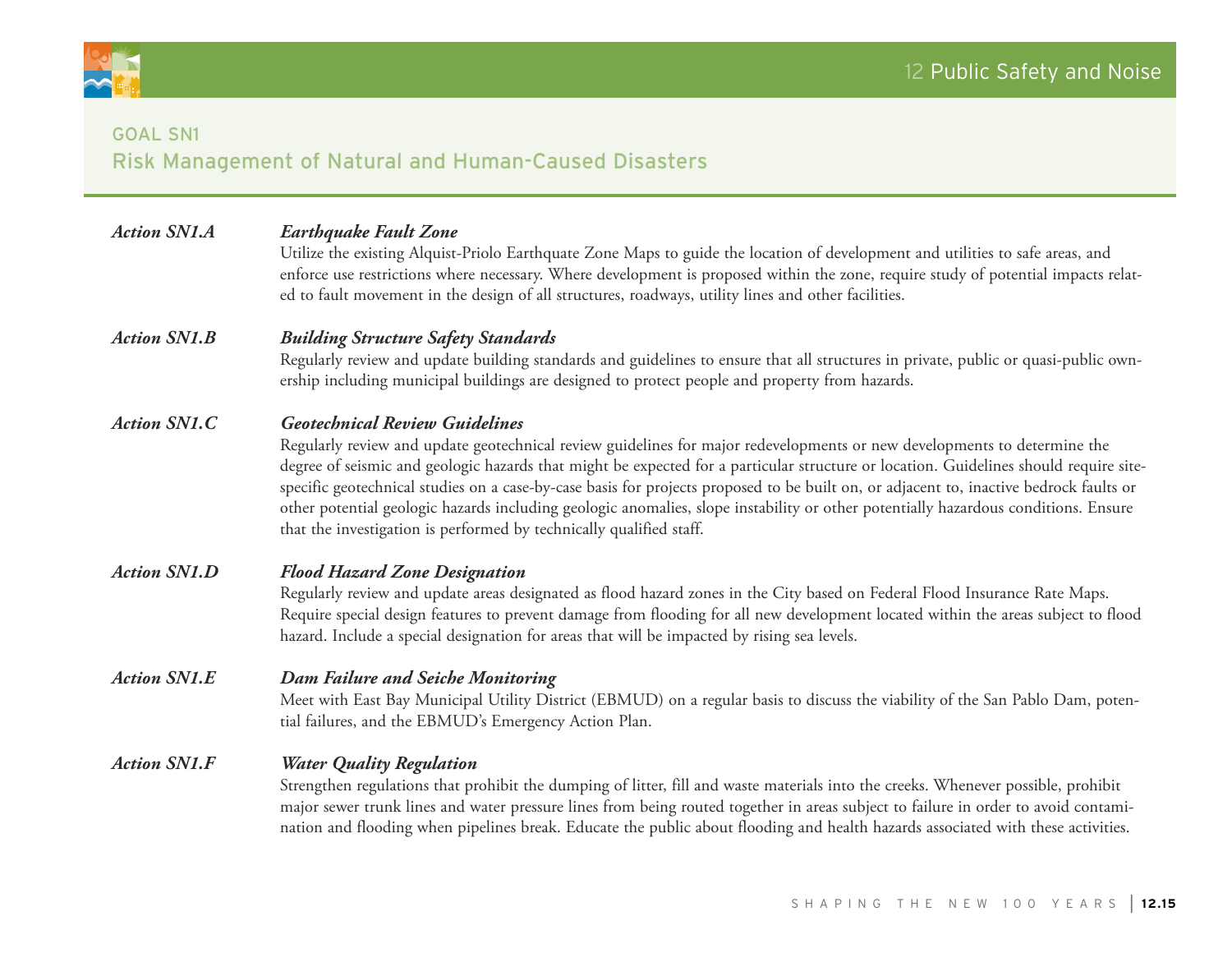## Goal SN1

Risk Management of Natural and Human-Caused Disasters

| <b>Action SN1.G</b> | Hazardous Waste Management Plan<br>Update the City's Hazardous Waste Management Plan every five years. Include best practices in hazardous waste management.<br>Develop the plan in accordance with City, West Contra Costa County and OSHA guidelines, standards and requirements.                                                                                                                                                                          |
|---------------------|--------------------------------------------------------------------------------------------------------------------------------------------------------------------------------------------------------------------------------------------------------------------------------------------------------------------------------------------------------------------------------------------------------------------------------------------------------------|
| <b>Action SN1.H</b> | <b>Hazardous Material Regulation</b><br>Regularly review and update regulations for the production, use, storage, disposal, transport and treatment of hazardous materials<br>to reduce risk to human and environmental health.                                                                                                                                                                                                                              |
| <b>Action SN1.I</b> | <b>Hazardous Waste Reduction</b><br>Reduce or eliminate hazardous waste generation to the maximum extent feasible through the use of effective waste strategies<br>including: reductions in the use of hazardous substances; the use of safe substitutes; recycling; resource recovery and reuse; and on-<br>site treatment.                                                                                                                                 |
| <b>Action SN1.J</b> | Hazardous Materials Response Plan<br>Regularly review and update guidelines, protocols and strategies to respond to a local hazardous materials spill. Create a response<br>plan as part of a comprehensive Hazardous Waste Management Plan.                                                                                                                                                                                                                 |
| <b>Action SN1.K</b> | Hazardous Waste Public Awareness Program<br>Develop an awareness program to expand public engagement in the planning and handling of hazardous waste in the community,<br>especially at home. Educate the community about roles and responsibilities in the event of an emergency. Distribute information<br>to the public in multiple ways and in multiple languages. Create a response plan as part of a comprehensive Hazardous Waste<br>Management Plan. |
| <b>Action SN1.L</b> | <b>Electromagnetic Field Monitoring</b><br>Monitor ongoing research related to exposure from electromagnetic fields. Identify mitigation measures and criteria for the loca-<br>tion of electrical lines within the City limits consistent with current research and with Federal and State law.                                                                                                                                                             |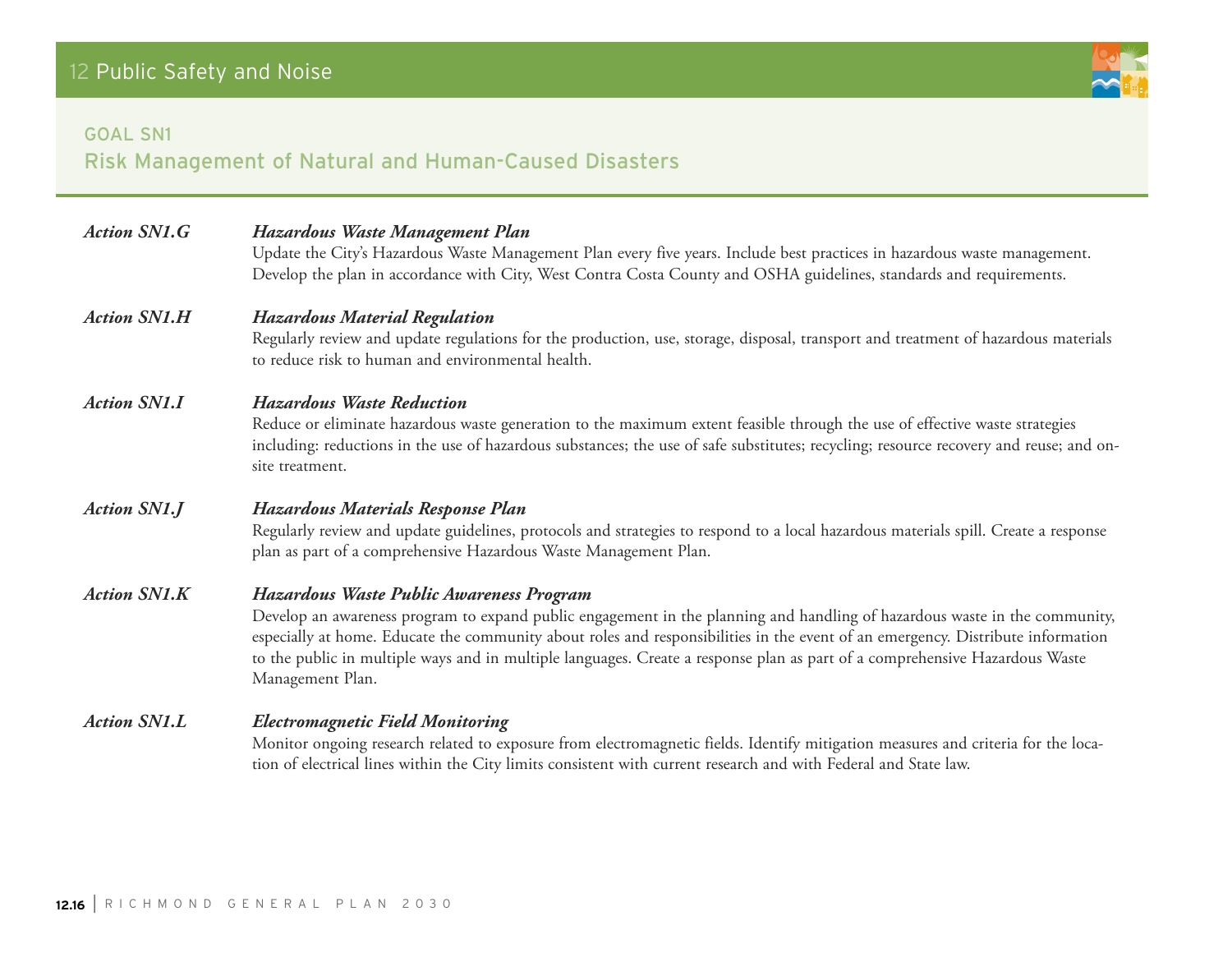

# Goal SN2 High Levels of Police and Fire Service

#### *Policy SN2.1 Crime Prevention and Response*

Promote crime prevention strategies and provide a high level of response to incidents. Emphasize and prioritize crime prevention strategies such as pedestrian-scale lighting in targeted areas. Timely response to incidents and monitoring areas with high crime rates should be part of a comprehensive strategy to reduce crime in the community.

#### *Policy SN2.2 Level of Service*

Provide a high level of police and fire service in the community. Secure adequate facilities, equipment and personnel for police and fire and collaborate with neighboring jurisdiction and partner agencies to adequately respond to emergencies and incidents in all parts of the City.

#### *Policy SN2.3 Fire Safety*

Regularly update policies that will protect the community and its urban and natural areas from fire hazards. Emphasize prevention and awareness of fire safety guidelines to minimize risk and potential damage to life, property and the environment. In areas designated by the Richmond Fire Department as having a high fire hazard, ensure adequate fire equipment, personnel, firebreaks, facilities, water and access for a quick and efficient response in any area.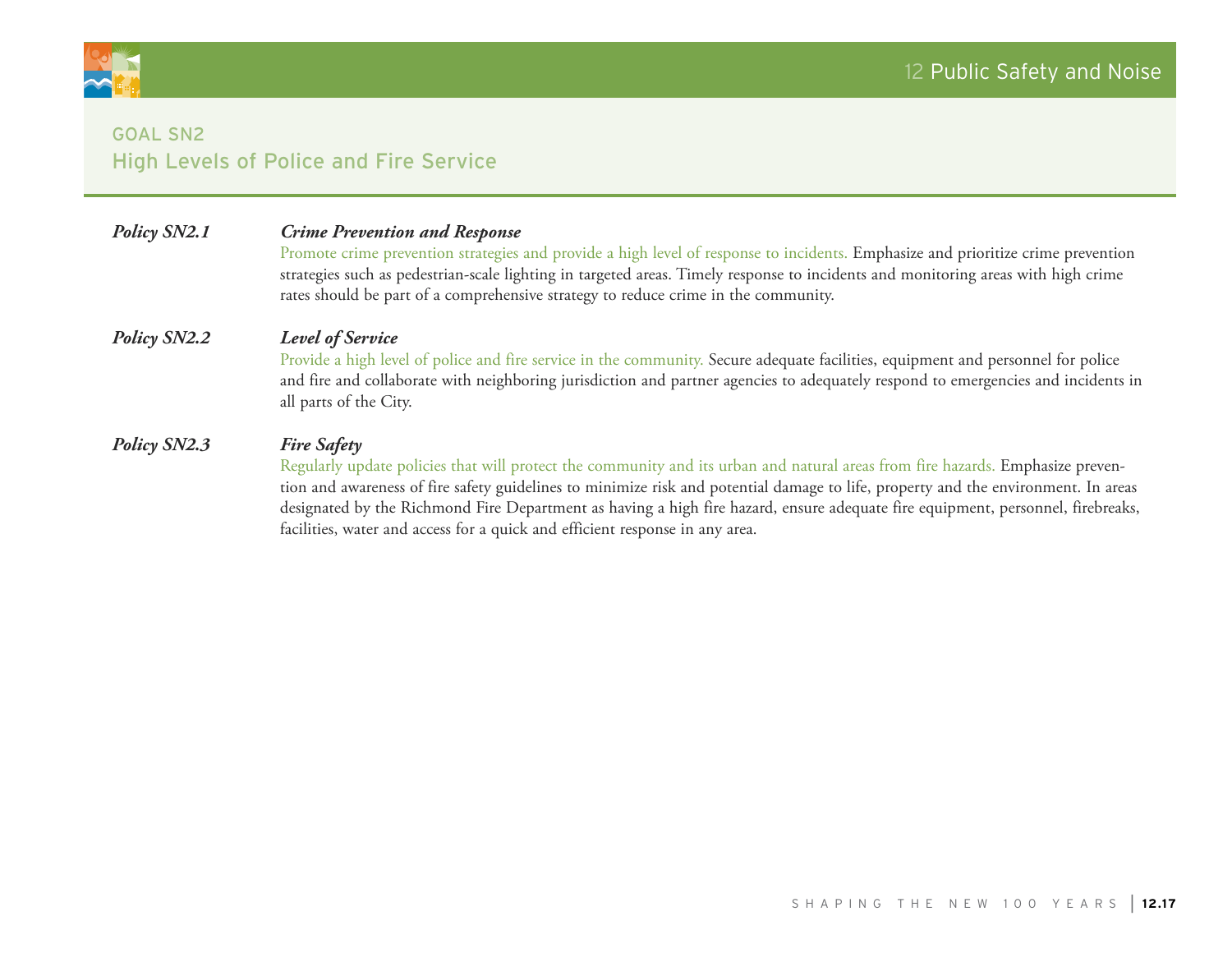

# Goal SN2 High Levels of Police and Fire Service

## *Action SN2.A Public Safety Design Guidelines*

Develop and adopt design guidelines that deter criminal activity in neighborhoods, streets and public areas. Include guidelines for the design of play areas, parks, sports facilities, streets and sidewalks, plazas and urban pocket parks, and housing and commercial sites, among others. Require the early integration of crime prevention strategies such as community policing in new development and redevelopment projects including the involvement of the Police Department in the review of major projects in high-crime areas of the City.

Include guidelines for parks and recreation facilities with particular focus on the following five areas: design and orientation of buildings, restrooms and parking areas; defensible space with no hidden areas or structures that block visibility and natural surveillance; ownership and control over public space; cameras and other technologies; lighting; and signage.

*See also: ED1.A; LU2.C; PR2.C; HW1.H* 

#### *Action SN2.B Level of Service Monitoring*

Regularly review response times for police, fire and emergency medical calls. Use the results of the evaluation to gauge the need for additional facilities, equipment and personnel, and identify specific geographic areas of the City that may not be adequately served.

#### *Action SN2.C Regional Emergency Coordination Plan*

Collaborate with regional agencies and neighboring jurisdictions to develop and implement a regional emergency coordination plan and agreement for police, fire and emergency medical services.

#### *Action SN2.D Fire Prone Area Designation*

Designate areas in Richmond that are particularly prone to fire hazards and make this information available to the community. Consider adopting wildfire development guidelines for development adjacent to fire prone areas.

#### *Action SN2.E Fire Safety Public Awareness Program*

Develop programs that inform and educate the community about potential risks, resources and roles and responsibilities for addressing fire safety. Include staffing needs in the Fire Prevention Bureau to effectively implement the program. Inform residents of homes adjacent to public lands of their responsibility to provide fire breaks behind their homes.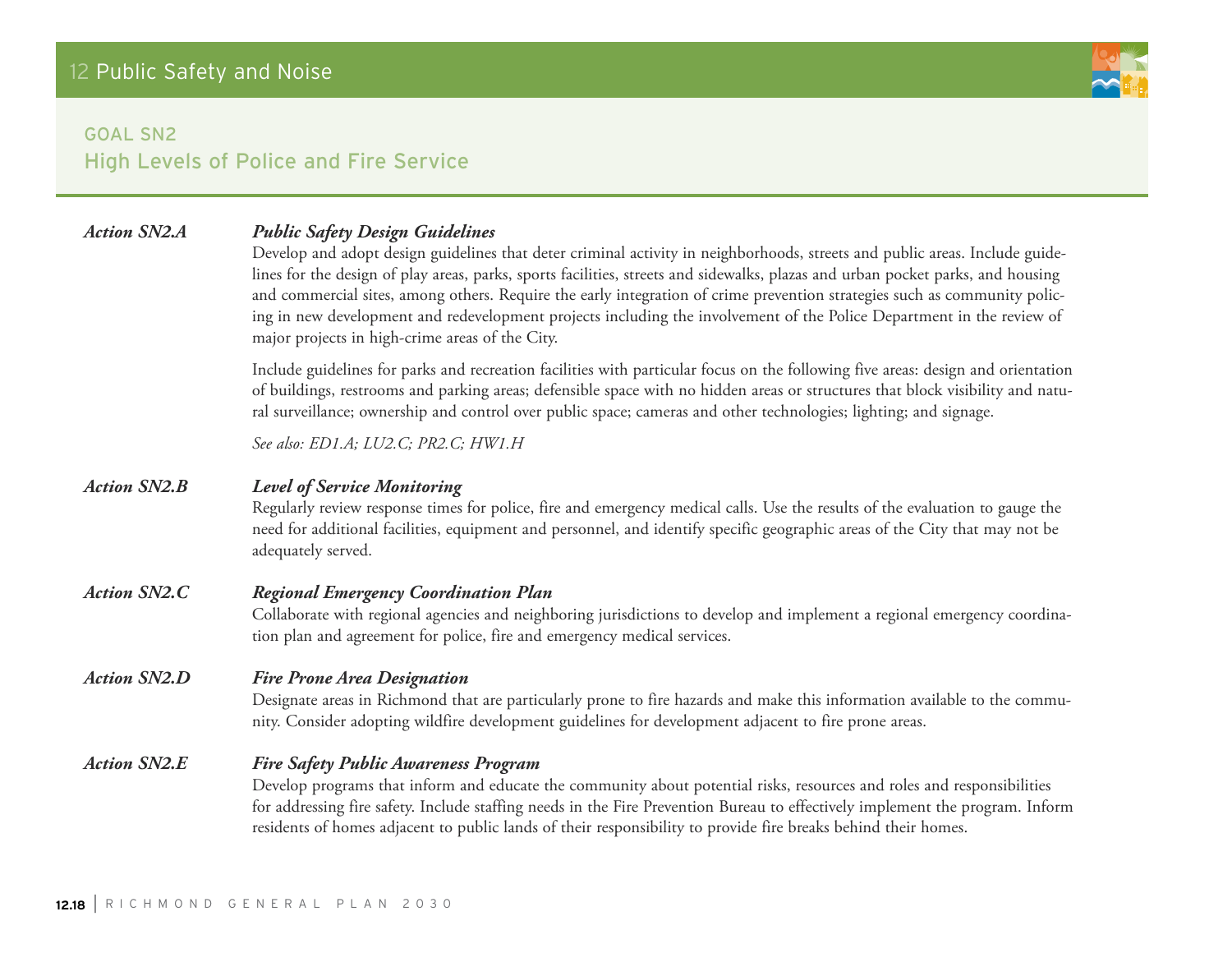

# **GOAL SN2** High Levels of Police and Fire Service

#### *Action SN2.F Fire Station and Fire Services Strategic Plan*

Regularly review and update the Fire Station and Fire Services Strategic Plan. The plan should outline steps needed to obtain an Insurance Services Office Rating of "two" for the City of Richmond.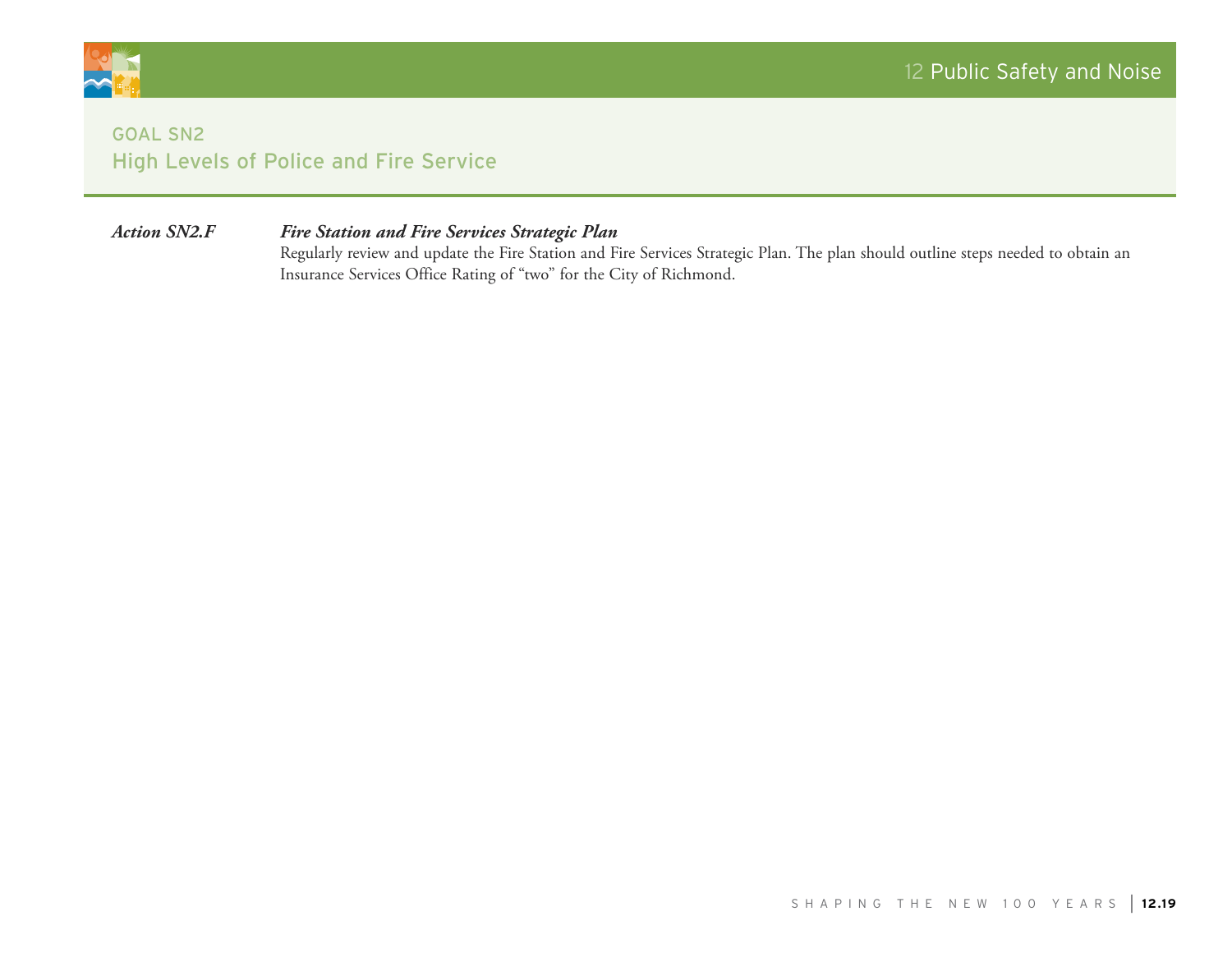# Goal SN3 Emergency Preparedness

#### *Policy SN3.1 Emergency and Disaster Preparedness*

Maintain staff and facilities that will continue to support a coordinated and effective response to emergencies and natural disasters throughout the City. Coordinate with neighboring jurisdictions, local employers and industries to make sure that emergency preparedness and disaster response programs equitably serve all parts of the City. Continue to maintain adequate police and fire staffing, facilities, equipment and maintenance in order to protect the community.

*See also: HW3.3*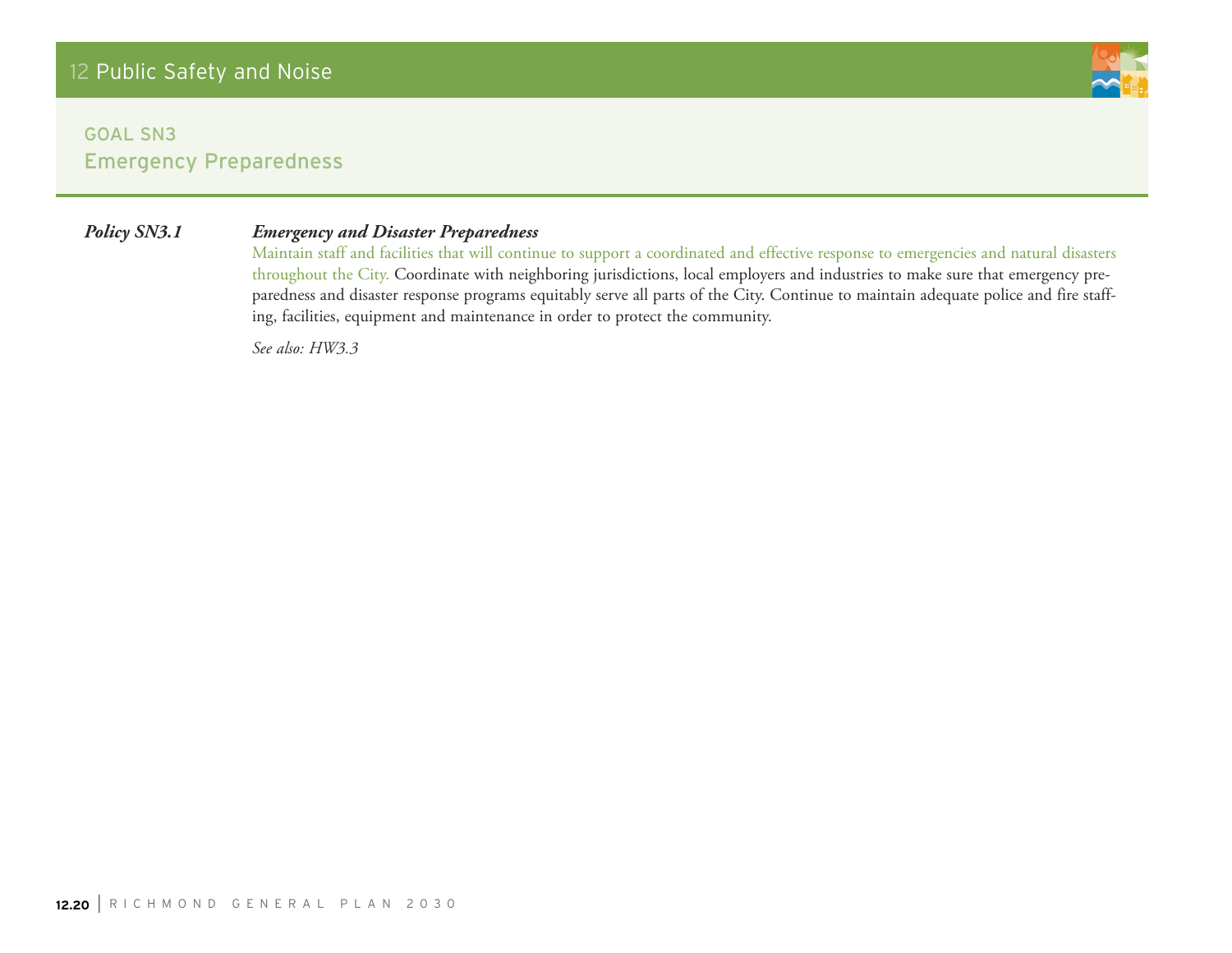

# Goal SN3 Emergency Preparedness

| <b>Action SN3.A</b> | <b>Disaster Preparedness and Recovery Plan</b> |  |
|---------------------|------------------------------------------------|--|
|---------------------|------------------------------------------------|--|

Require that all development and redevelopment projects comply with the City's Disaster Preparedness and Recovery Plan. Regularly review and update the plan and expand public training and information.

*See also: HW3.D; CF2.D; EC6.F*

#### *Action SN3.B Multi Jurisdictional Coordination*

Maintain a multi-jurisdictional disaster preparedness program with other West Contra Costa County cities, utility companies and the East Bay Regional Park District. Continue to participate in the Operation Area Disaster Council to pool resources and better coordinate a comprehensive program of disaster preparedness. Coordinate emergency police and fire services and facilities with other jurisdictions. Continue to maintain aid agreements with other fire protection agencies in West Contra Costa County. Continue to participate in the joint Contra Costa and Alameda County radio communications program.

#### *Action SN3.C Emergency Preparedness Exercises*

Continue to hold joint fire, hazardous materials incidents, disaster drills and earthquake response exercises with adjacent communities, utility companies, larger businesses and industry, the East Bay Regional Park District and the State Office of Emergency Services in order to test and improve preparedness capabilities.

#### *Action SN3.D Emergency Operations Center*

Maintain a permanent emergency operations center in accordance with the City of Richmond Emergency Operations Plan.

#### *Action SN3.E Corporation, Industry and Utility Emergency Plans* Regularly meet with large employers to develop and maintain up-to-date emergency plans for use in the event of a catastrophic event.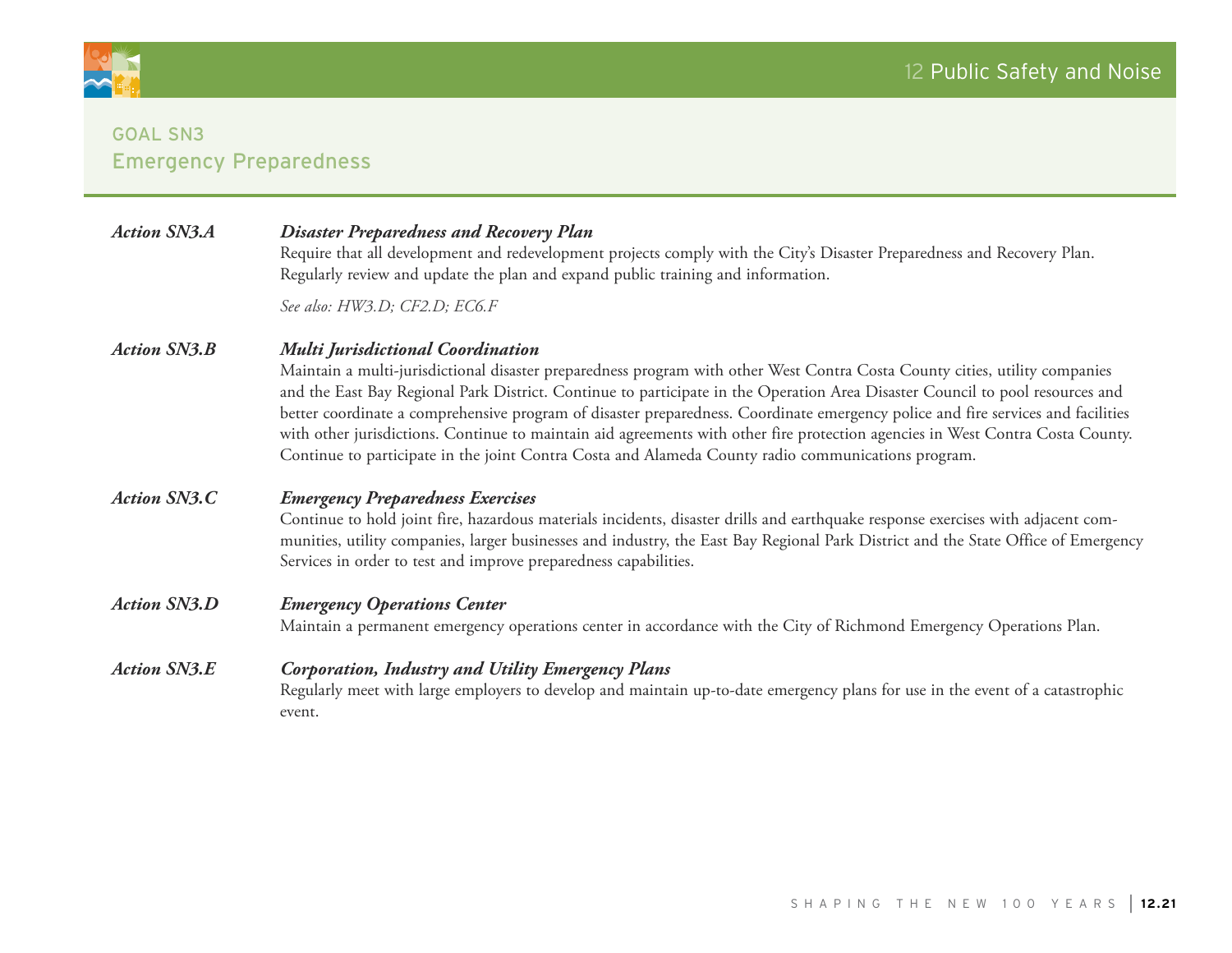*Policy SN4.1 Noise Levels*

Work with regulatory agencies to monitor and enforce noise standards in the community. Reduce or mitigate objectionable noise sources and require new noise sources to comply with noise standards. Regulate both indoor and outdoor noise levels to protect health and safety. Use a combination of noise standards and existing noise levels to determine impacts and mitigation measures.

*See also: HW9.8*

#### *Policy SN4.2 Land Use Compatibility*

Minimize conflicts between land uses to protect wetlands, marshlands, and creeks, human and environmental health and safety, preserve community character and retain job generating activities that have long-term viability. Types, intensities and ranges of use and development should be compatible with existing uses and should minimize or eliminate conflicts that adversely impact wetlands, marshlands, creeks, mudflats, public safety, human or environmental health or generate nuisances. All new development must avoid or mitigate to the greatest extent feasible potential negative impacts such as noise, odors, and pollution.

Consistent with the City's Industrial Buffer Zone Ordinance, prohibit the location of residential uses in the area between Harbour Way South and Marina Way South and between Interstate 580 and Hall Avenue.

Encourage existing larger industries that have surplus land to develop modern industrial parks that could attract new and existing industries and facilitate a reduction of existing and future land use conflicts.

New development should complement the character and scale of existing neighborhoods, cultural resources, historic structures and landscapes. In particular, existing industrial and residential uses can successfully coexist through well-conceived circulation and urban design strategies including buffers (which may be in the form of sound walls and/or enclosed buildings and appropriate transitional habitat zones between wetlands, marshlands, creeks, and mudflats) and transitional uses, rerouting of truck traffic and design components that mark transitions in land use. Similar to other cities that host mixed uses, consider requiring land use covenants for new development in areas where new uses may generate a perception of conflict with existing uses. Require sufficient visual open space and/or landscaped screening between industrial operations and adjacent residential or recreational activities in order to create adequate buffers.

*See also: ED7.2; ED8.2; LU5.3*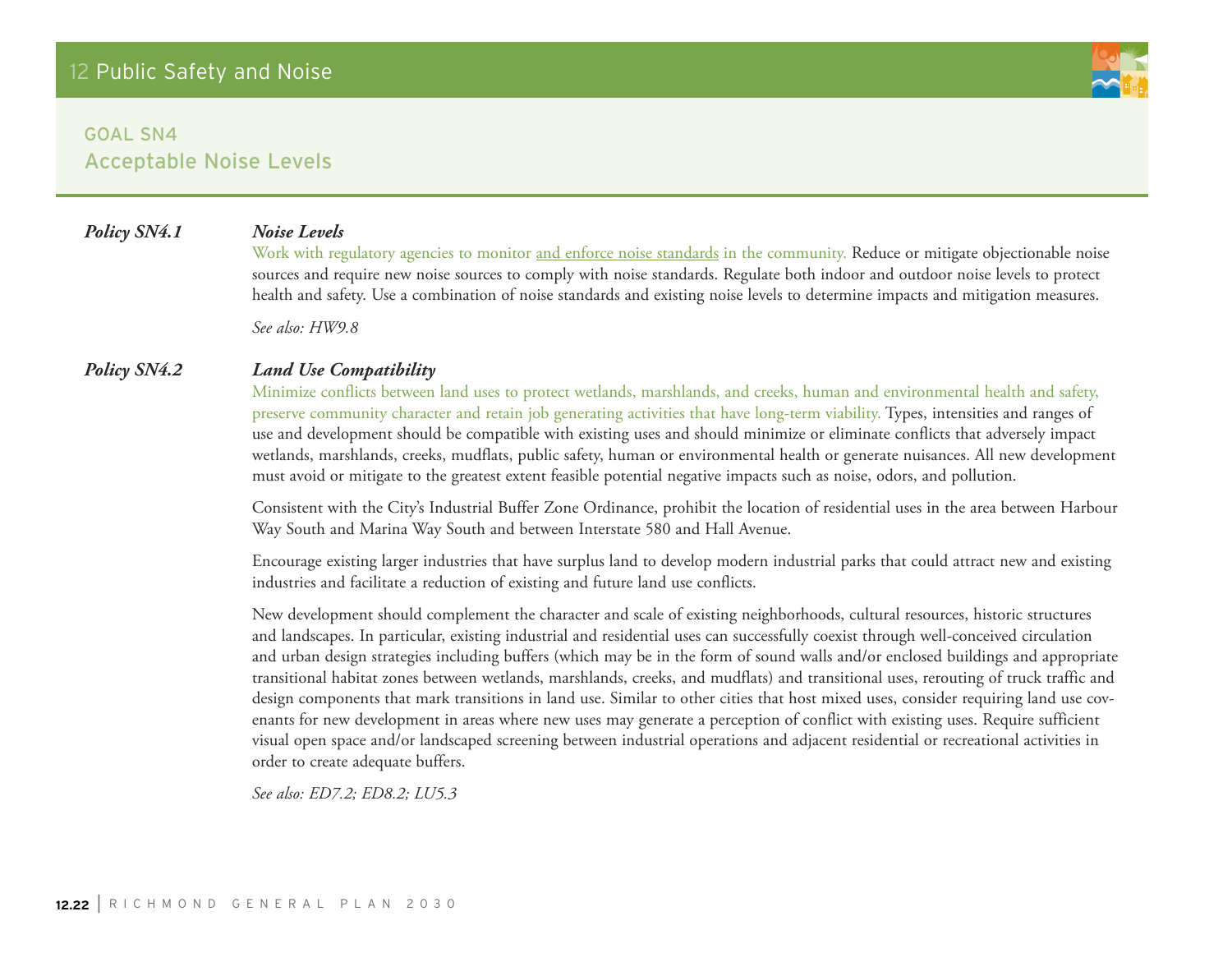

### *Policy SN4.3 Transportation-Related Noise*

Monitor changes in technology that will prevent and mitigate transportation related noise impacts on residential and sensitive uses in the community. Support traffic and freeway improvements that will reduce noise impacts of vehicles. Alternatives to sound walls should be considered where possible.

*See also: HW9.9*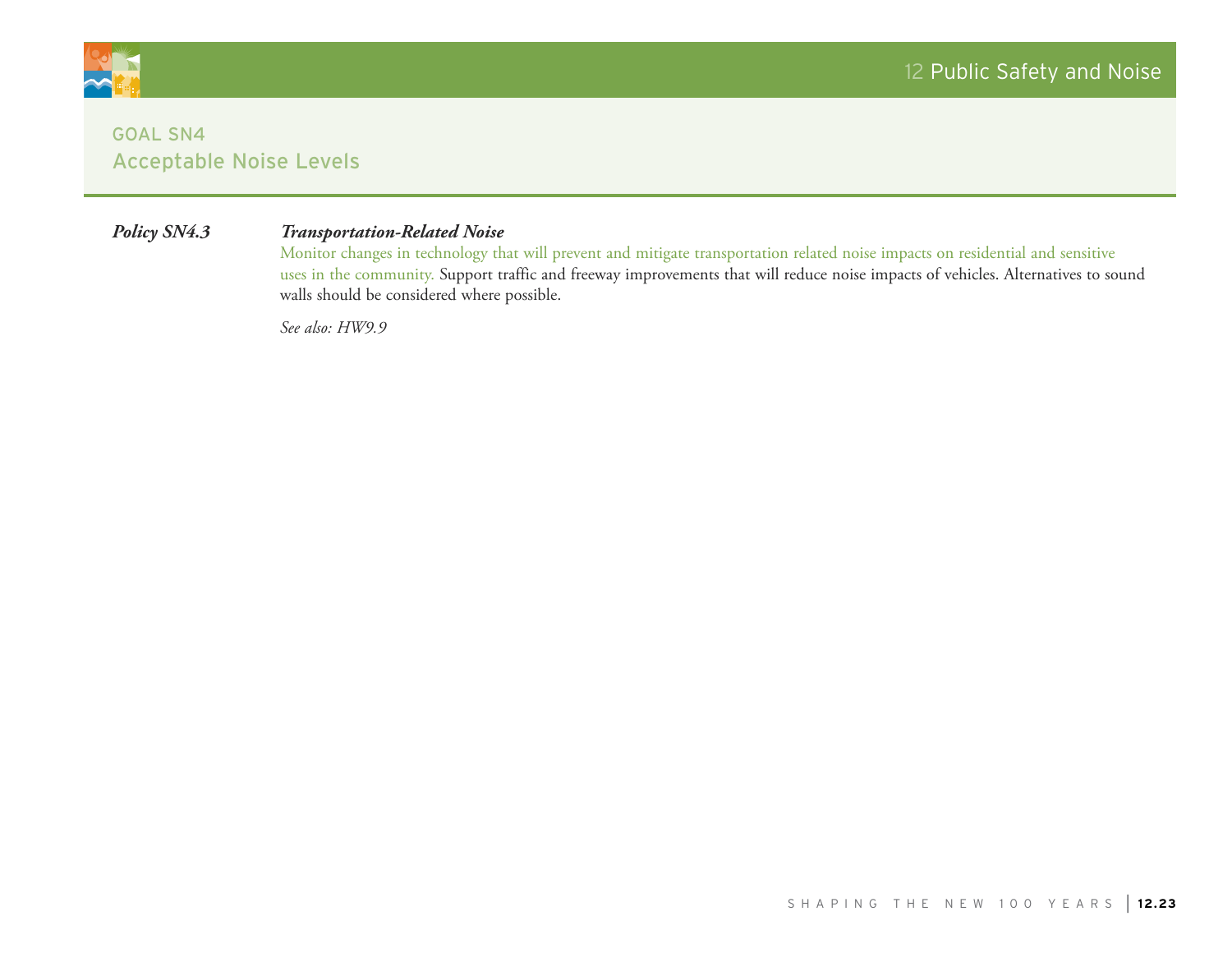#### *Action SN4.A Noise Study Report Requirement*

Require proposed commercial and industrial uses with potential noise and vibration-producing activities or new noise-sensitive uses that locate in an area with day-night average sound level (Ldn) of 55 or greater to provide noise study reports. The report should identify noise mitigation measures that limit noise to an acceptable level compared to existing conditions.

#### *Action SN4.B Noise Study Guidelines*

Regularly review and update guidelines for the analysis of noise impacts and conflicts in the community. Ensure that the effect of brief loud noises such as locomotive horns are analyzed and that noise limitations include a maximum acceptable noise level for noises of short duration for interior sleeping areas of residential and other uses. Use the noise analysis to review development proposals to assure consistency with noise standards. Consider the following measures for mitigating noise impacts on adjacent properties:

- • Screen and control noise sources such as parking, outdoor activities and mechanical equipment.
- • Use technology to reduce noise impacts in instances where setbacks cannot be increased.
- • Use state of the art noise-abating materials technology and construction standards and double or triple glazed windows to meet noise standards.
- Control hours of operation, including deliveries and trash pickup to minimize noise impacts.
- • Use the Future Noise Contours data and Municipal Codes on noise to determine if additional noise studies are needed.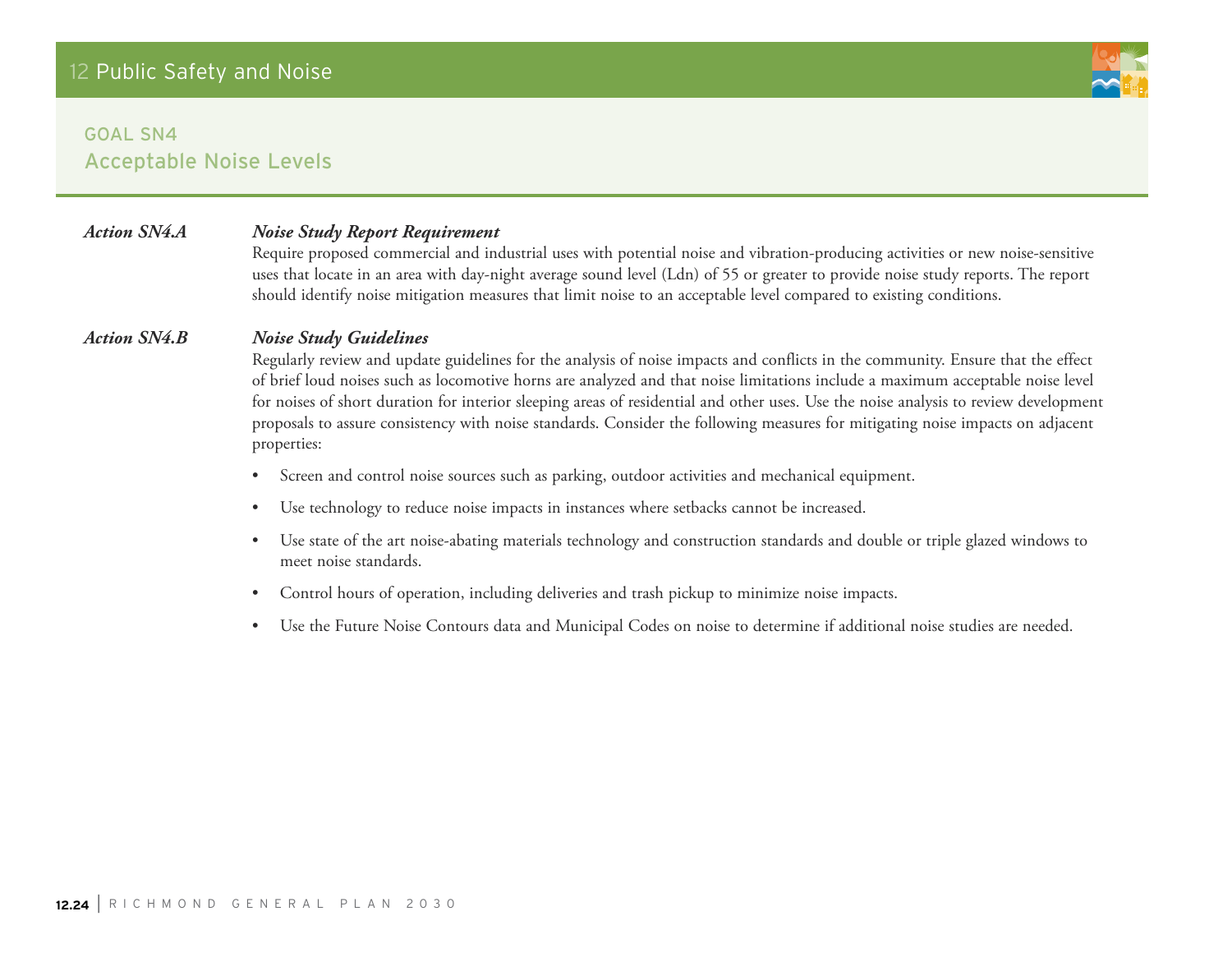

#### *Action SN4.C Noise Ordinance*

Regularly review and update the noise ordinance to regulate noise-generating activities and proposed developments near noisegenerating activities based upon changes in state law. Where feasible, limit the impact of noise sources on noise-sensitive uses and consider noise and vibration impacts in land use planning decisions. Require mitigation of potential noise impacts on adjacent properties. Enforce the Land Use Compatibility Standards presented in the State of California's General Plan Guidelines when siting new uses in existing noise environments. Require new residential development and other noise sensitive uses near railroad crossings or other sources of brief loud noise to be analyzed for noise compatibility using standards based on both 24-hour averages and maximum instantaneous interior noise levels to determine the noise effects on sleep disturbance and other essential human functions. Encourage projects to use site planning and building orientation principles as well as state-of-the-art noise-abating materials, technology and construction standards to minimize noise.

Reduce noise levels generated by roadways, railroads and other facilities by: encouraging the California department of transportation (Caltrans) to institute noise reduction measures on existing and future freeways to lessen noise impacts on areas immediately adjacent to the freeway; encouraging public agencies to ensure that their programs are consistent with those of the City as they relate to noise control; and urging strict enforcement of current federal railroad noise emission standards by the U.S. Department of Transportation.

*See also : HW9.R*

#### *Action SN4.D Quiet Zone Expansion*

Establish the entire City of Richmond as a railroad quiet zone and complete a study to determine the improvement costs for all of Richmond's at-grade railroad crossings.

*See also: HW9.S*

#### *Action SN4.E Construction Traffic Plan Guidelines*

Maintain guidelines for preparing traffic plans to mitigate noise, traffic and dust during major construction activity. Continue to require construction traffic plans for all developments of ten or more homes or commercial projects larger than five acres in size to regulate vehicle speeds, dust and noise mitigation, hours of operation, phased fencing plans and safety standards. The plan should ensure the safety of the public and employees during construction of major projects.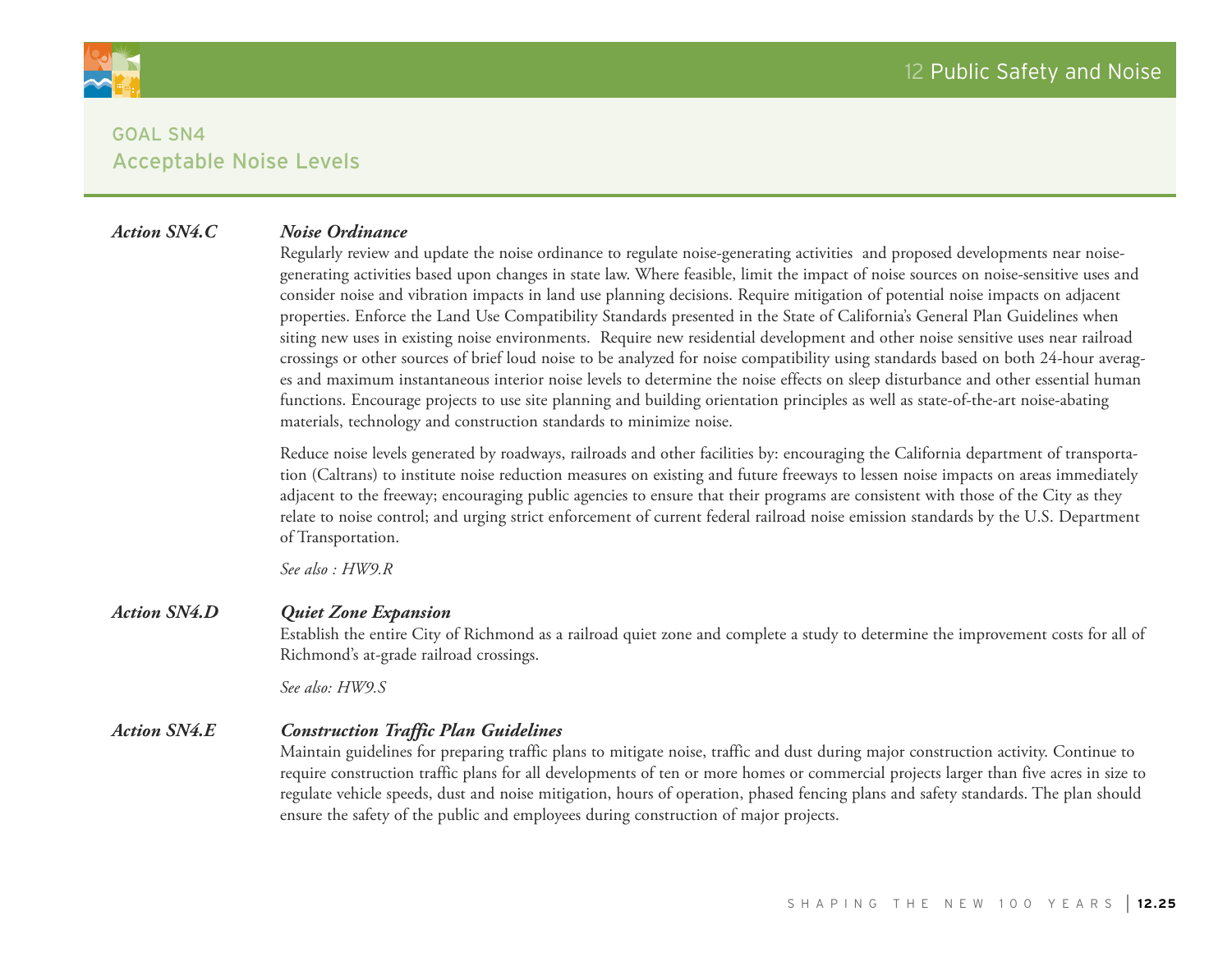

# Summary of Implementing Actions

The table presented on the following pages is a tool for guiding implementation of the City's Public Safety and Noise Element. Organized by the community's broad goals, the table provides an overview of policies and implementing actions detailed in the previous section. Each action is linked to a designated lead responsible party. Related policies are identified in the final column.

#### Goal SN1: Risk Management of Natural and Human-Caused Disasters

| Action             |                                            | <b>Lead Responsibility</b>     | <b>Supporting Policies</b> |
|--------------------|--------------------------------------------|--------------------------------|----------------------------|
| SN <sub>1</sub> .A | Earthquake Fault Zone                      | Planning and Building Services | SN <sub>1.1</sub>          |
| SN <sub>1.</sub> B | <b>Building Structure Safety Standards</b> | Planning and Building Services | <b>SN1.1</b>               |
| SN <sub>1.C</sub>  | <b>Geotechnical Review Guidelines</b>      | Planning and Building Services | SN <sub>1.1</sub>          |
| SN <sub>1</sub> .D | Flood Hazard Zone Designation              | Planning and Building Services | SN <sub>1.2</sub>          |
| SN <sub>1.E</sub>  | Dam Failure and Seiche Monitoring          | Planning and Building Services | SN <sub>1.2</sub>          |
| SN <sub>1.F</sub>  | Water Quality Regulation                   | Planning and Building Services | SN1.2, SN1.3               |
| SN1.G              | Hazardous Waste Management Plan            | Fire                           | SN <sub>1.3</sub>          |
| SN1.H              | Hazardous Material Regulation              | Fire                           | SN <sub>1.3</sub>          |
| <b>SN1.I</b>       | Hazardous Waste Reduction                  | Planning and Building Services | SN <sub>1.3</sub>          |
| SN <sub>1.J</sub>  | Hazardous Materials Response Plan          | Fire                           | <b>SN1.3</b>               |
| SN <sub>1</sub> K  | Hazardous Waste Public Awareness Program   | Fire                           | SN <sub>1.3</sub>          |
| SN <sub>1</sub> .L | Electromagnetic Field Monitoring           | Planning and Building Services | <b>SN1.4</b>               |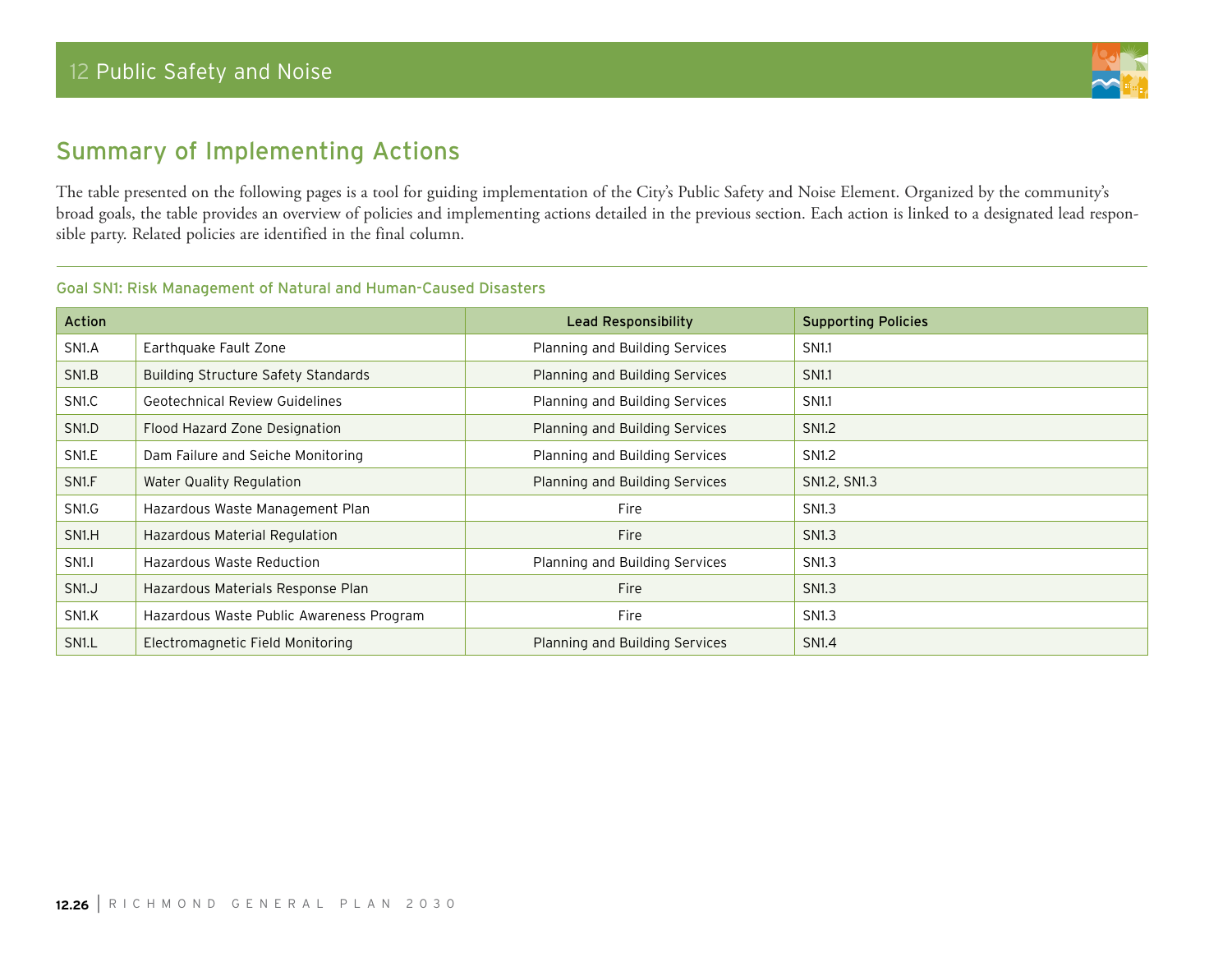

#### Goal SN2: High Levels of Police and Fire Service

| <b>Action</b>      |                                               | Lead Responsibility            | <b>Supporting Policies</b> |
|--------------------|-----------------------------------------------|--------------------------------|----------------------------|
| SN2.A              | Public Safety Design Guidelines               | Planning and Building Services | SN <sub>2.1</sub>          |
| SN2.B              | Level of Service Monitoring                   | Planning and Building Services | SN2.1, SN2.2               |
| SN <sub>2</sub> .C | Regional Emergency Coordination Plan          | Fire                           | SN2.1, SN2.2               |
| SN2.D              | Fire Prone Area Designation                   | <b>Fire</b>                    | SN <sub>2.3</sub>          |
| SN2.E              | Fire Safety Public Awareness Program          | <b>Fire</b>                    | SN <sub>2.3</sub>          |
| SN <sub>2</sub> .F | Fire Station and Fire Services Strategic Plan | <b>Fire</b>                    | SN <sub>2.3</sub>          |

#### Goal SN3: Emergency Preparedness

| <b>Action</b>      |                                                      | Lead Responsibility            | <b>Supporting Policies</b> |
|--------------------|------------------------------------------------------|--------------------------------|----------------------------|
| SN <sub>3</sub> .A | Disaster Preparedness and Recovery Plan              | Fire                           | SN3.1                      |
| SN3.B              | Multi Jurisdictional Coordination                    | City Manager's Office          | SN3.1                      |
| SN <sub>3</sub> .C | <b>Emergency Preparedness Exercises</b>              | Police                         | SN3.1                      |
| SN3.D              | <b>Emergency Operations Center</b>                   | Police                         | SN3.1                      |
| SN <sub>3.E</sub>  | Corporation, Industry and Utility Emergency<br>Plans | Planning and Building Services | SN3.1                      |

#### Goal SN4: Acceptable Noise Levels

| <b>Action</b> |                                             | Lead Responsibility            | <b>Supporting Policies</b> |
|---------------|---------------------------------------------|--------------------------------|----------------------------|
| SN4.A         | Noise Study Report Requirement              | Planning and Building Services | SN4.1, SN4.2               |
| SN4.B         | Nose Study Guidelines                       | Planning and Building Services | SN4.1, SN4.2               |
| SN4.C         | Noise Ordinance                             | Planning and Building Services | SN4.1, SN4.2               |
| SN4.D         | Quiet Zone Expansion                        | City Manager's Office          | SN4.3                      |
| SN4.E         | <b>Construction Traffic Plan Guidelines</b> | Planning and Building Services | SN4.3                      |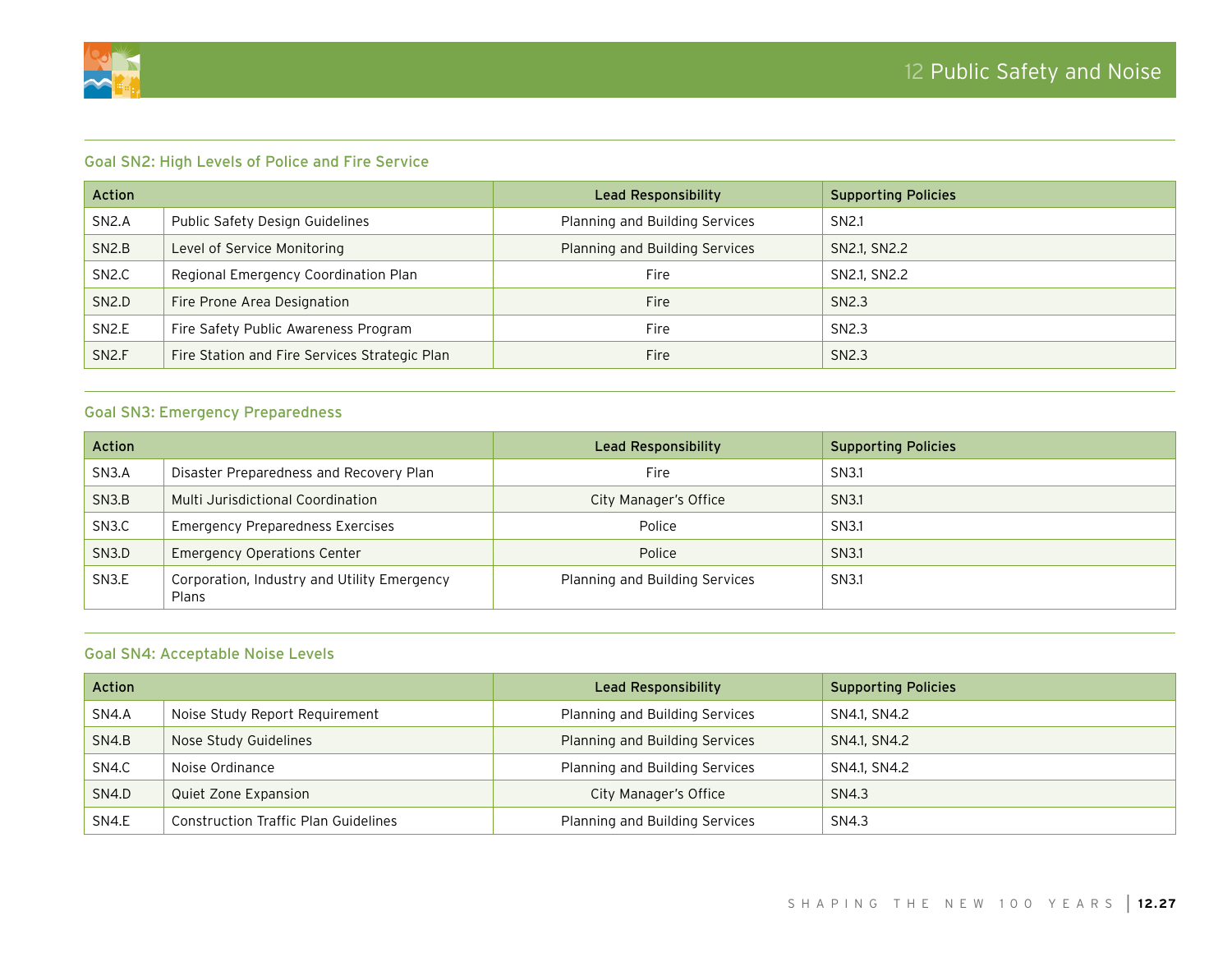# Regulatory Framework

A number of regulatory tools and City departments contribute to planning for public safety and noise.

#### **Departments and Agencies**

#### **Police Department**

The Richmond Police Department reduces crime and improves public safety. There are 221 sworn officers and civilian members of the Police Department. The Department utilizes the Neighborhood Beat Policing model, instituted in June 2006, to increase police presence in neighborhoods and establish strong relationships between officers and the public. The Code Enforcement Unit within the Police Department works to aggressively deal with environmental factors that can perpetuate crime including timely graffiti abatement, prompt attention to abandoned vehicles and illegal dumping, and also rigorous pursuit of noise violations (http://www.ci.richmond.ca.us/police).

#### **Fire Department**

The Richmond Fire Department protects people, property and the environment from the harmful effects of fire, hazardous materials and natural acts and provides emergency medical care and information on programs and services that affect personal and public safety (http://www.ci.richmond.ca.us/ fire).

#### **Office of Emergency Services**

The Office of Emergency Services (OES) provides emergency planning and training to residents and

businesses in Richmond. It also coordinates the City's response to emergencies and operates a community warning system. This system is designed to alert, notify and educate the public in the event of an earthquake, natural disaster or other large-scale emergency event. OES coordinates the alert system with the community warning system for Contra Costa County which provides sirens and emergency radio broadcasts for the entire County. The OES also publishes informational materials and community guides on emergency preparedness (http://www. ci.richmond.ca.us/oes).

#### **Planning and Building Services Department**

The Planning and Building Services Department oversees all buildings and facilities that are subject to the California Building Code. This department is responsible for entitling all construction and re-construction following a catastrophic event that results in significant damage to the built environment.

#### **Plans and Ordinances**

#### **Hazardous Materials Contingency Plan**

The City's Fire Department oversees the Hazardous Materials Contingency Plan which outlines roles, responsibilities and procedures in case of a hazardous materials incident.

#### **California Noise Control Act and Guidelines**

The State of California's Noise Control Act addresses unwanted and hazardous noise as a public health and welfare issue. The Act establishes criteria and guidelines for use in setting standards for exposure to noise.

#### **Title 24 of the California Code of Regulations**

Title 24 codifies the minimum noise insulation performance standards that are required for new hotels, motels, dormitories, apartment houses and dwellings other than detached single-family homes. Title 24 calls for interior noise levels from external sources not to exceed 45 dBA CNEL in any room of the new dwelling.

#### **City of Richmond Municipal Code**

Chapter 9.52 of the Municipal Code provides regulations for noise within City limits. Section 9.52.090 relates to prohibited noises, 9.52.100 relates to exterior noise standards and 9.52.110 related to temporary noise-generating equipment.

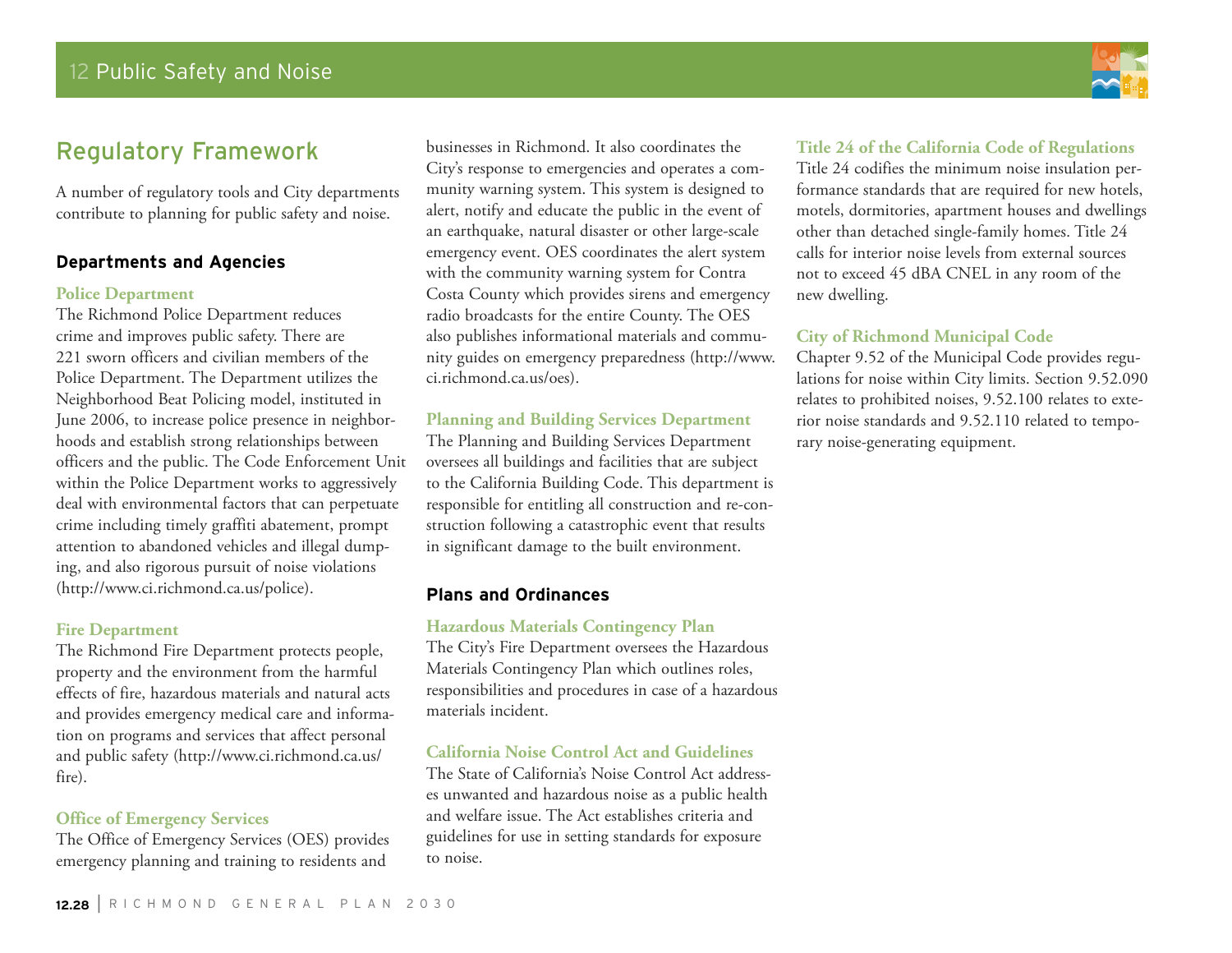

# Notes

- 1. Official California Legislative Information Website. http://www.leginfo.ca.gov/.
- 2. California Noise Control Act, 1973.
- 3. Flood Insurance Study Update, Richmond (Community No. 060035). Flood Emergency Management Agency. November, 1993.

# Cover Artwork

- 1. Left: Photograph by Richmond Fire Department
- 2. Right: "Blue Collar Workers" by Virginia Jourdan, Richmond Resident